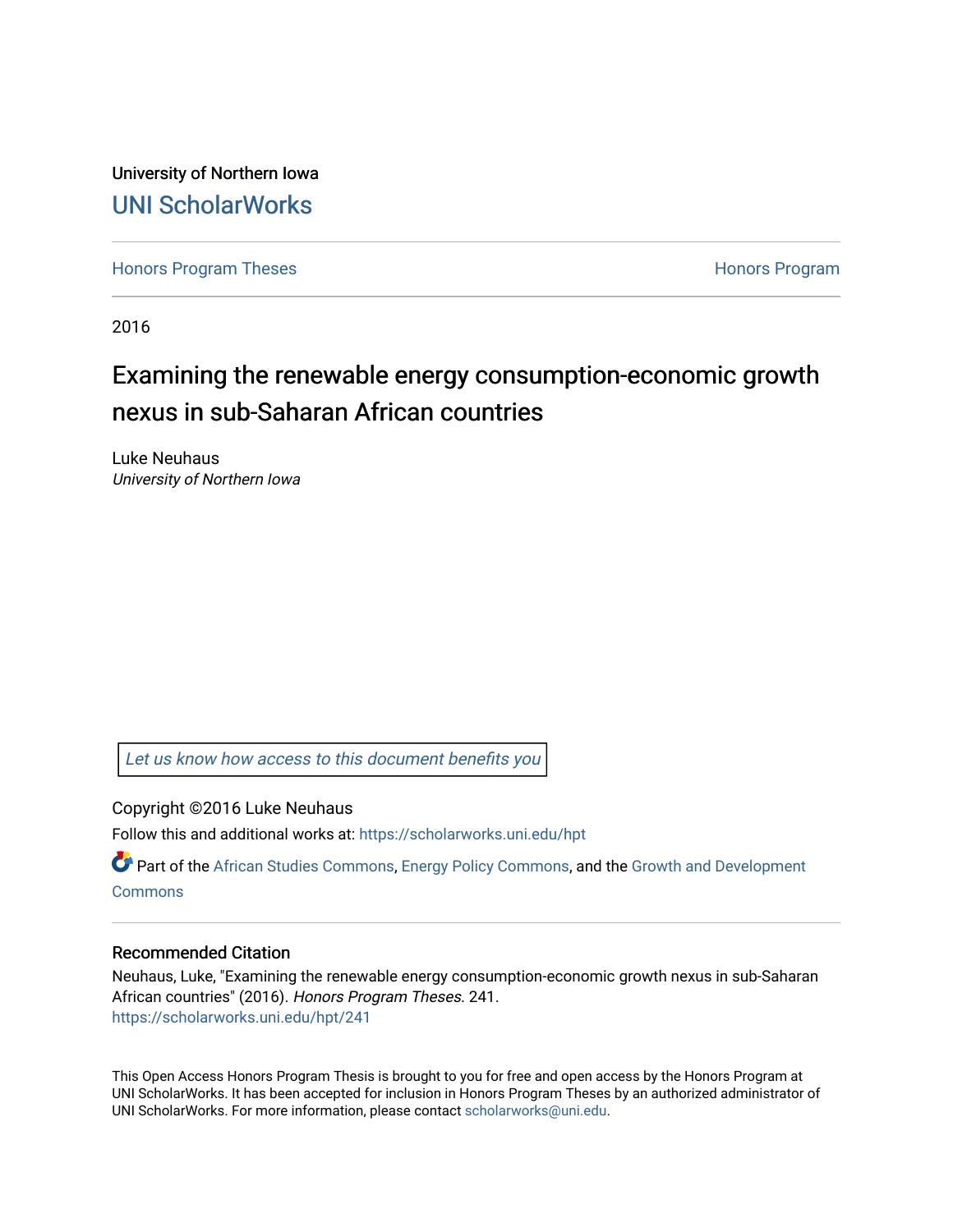# EXAMINING THE RENEWABLE ENERGY CONSUMPTION – ECONOMIC GROWTH NEXUS IN

SUB-SAHARAN AFRICAN COUNTRIES

A Thesis Submitted

in Partial Fulfillment

of the Requirements for the Designation

University Honors

Luke Neuhaus

University of Northern Iowa

May 2016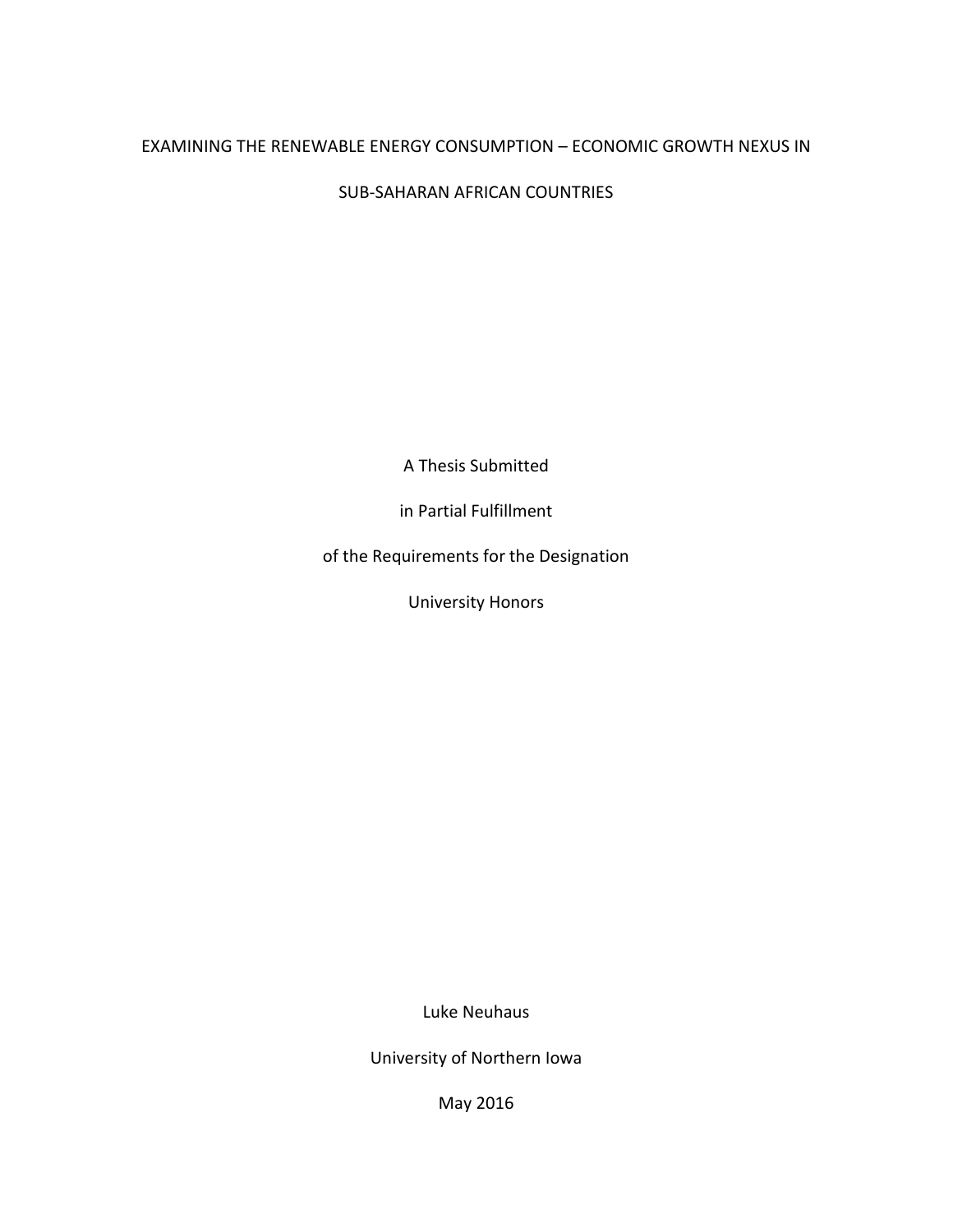This Study by: Luke Neuhaus

# Entitled: EXAMINING THE RENEWABLE ENERGY CONSUMPTION – ECONOMIC GROWTH NEXUS IN SUB-SAHARAN AFRICAN COUNTRIES

has been approved as meeting the thesis or project requirement for the Designation University

 $\overline{\phantom{a}}$  , and the contract of the contract of the contract of the contract of the contract of the contract of the contract of the contract of the contract of the contract of the contract of the contract of the contrac

\_\_\_\_\_\_\_\_\_\_\_\_\_ \_\_\_\_\_\_\_\_\_\_\_\_\_\_\_\_\_\_\_\_\_\_\_\_\_\_\_\_\_\_\_\_\_\_\_\_\_\_\_\_\_\_\_\_\_\_\_\_\_\_\_\_

Honors

Date Dr. Imam Alam, Honors Thesis Advisor, Department of Economics

Date Date Dr. Jessica Moon, Director, University Honors Program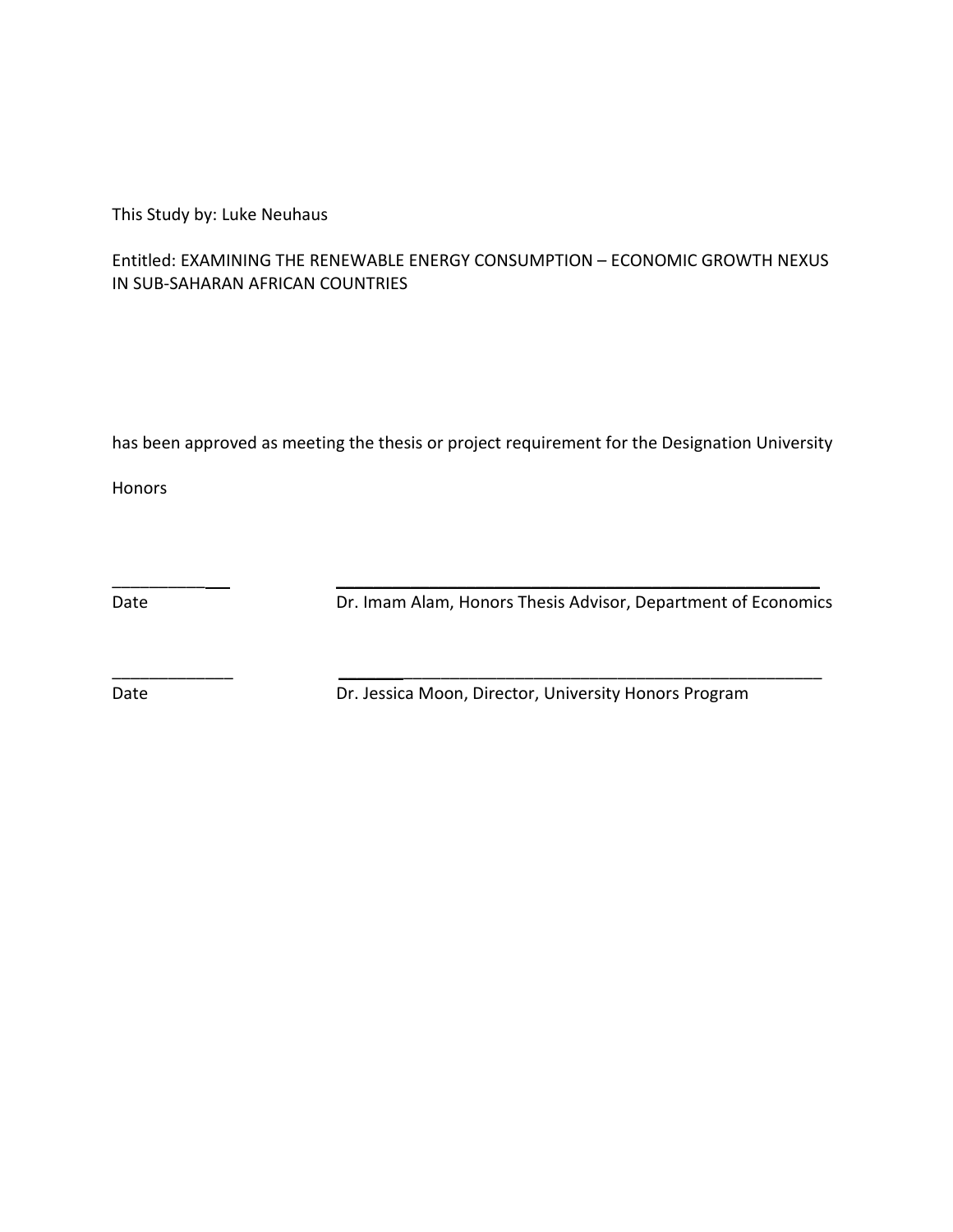#### **Abstract**

Given the role renewable energy is likely to play in the context of sustainable development, it is important to understand the relationship between renewable energy and economic growth. Therefore, this paper examines the relationship between renewable energy consumption and economic growth in a panel of sub-Saharan Africa countries from 1990-2011. Using a production function framework, the dependent variable is real GDP while the independent variables include renewable energy consumption, capital, and labor. The panel cointegration and Fully-Modified Ordinary Least Squares (FMOLS) results indicate the existence of a long-run and statistically significant relationship between real GDP and the independent variables. The results from the Granger Causality tests indicate unidirectional causality running from GDP to renewable energy consumption in the long-run.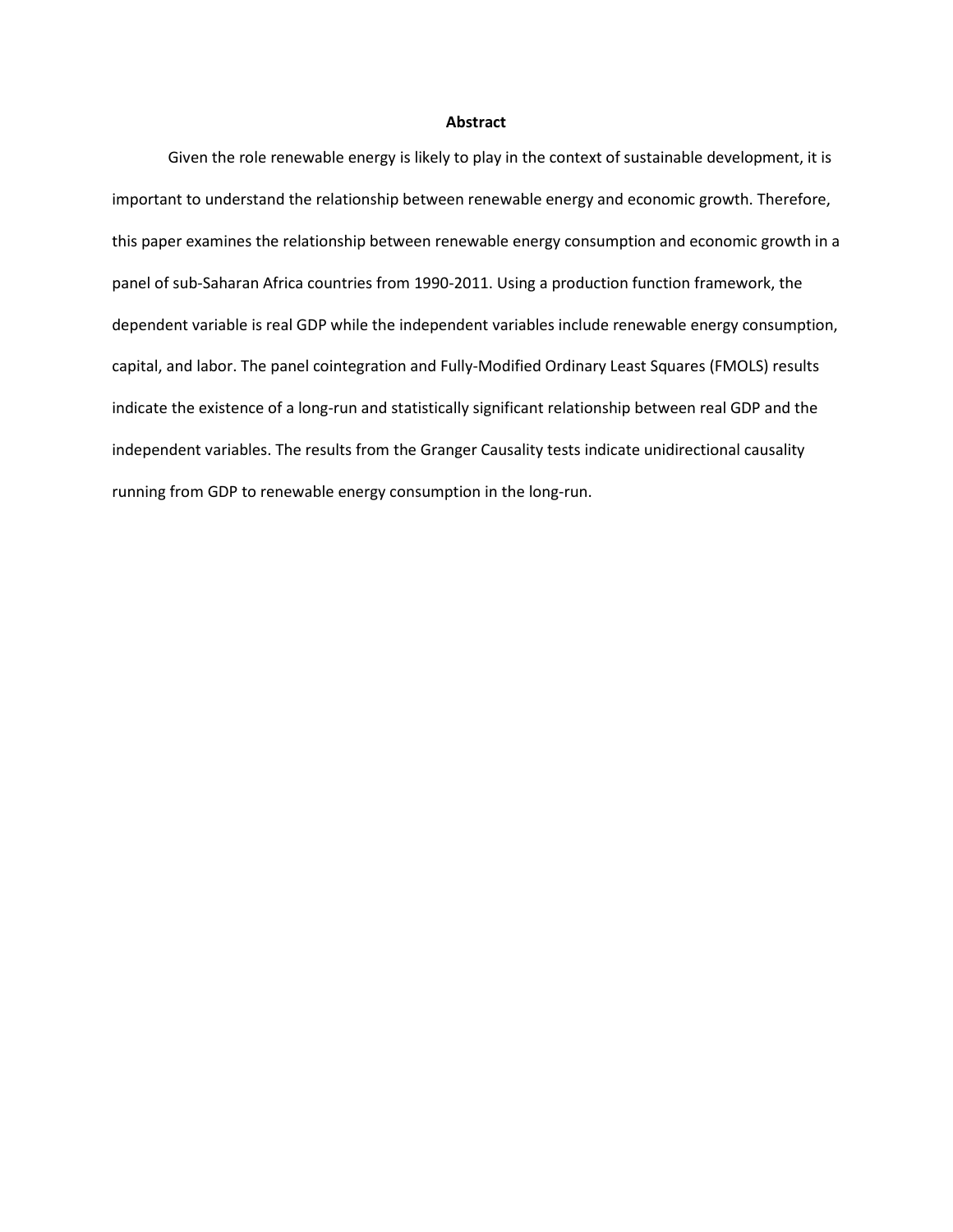#### **Introduction**

The relationship between energy consumption, the environment, and the unrelenting pursuit of economic growth is important to understand in the context of a world with finite resources and infinite needs. The global demand for energy will continue to increase as a result of increasing populations and accelerating economic growth in developing countries as their lifestyles become more energy intensive and consumption oriented. As a result, the question of how to satisfy the world's increasing energy demands in a sustainable manner is a problem the international community has recognized for decades, but has thus far been unable to provide any meaningful solutions. Therefore, this paper looks to further examine the relationship between renewable energy consumption and economic growth using a panel of sub-Saharan African countries.

An important development in energy economics from 2014 to 2015 has been the decline in world energy prices (IEA, 2015b). While global oil prices, in particular, have reached previously unimaginable lows, this is a temporary equilibrium. Fossil fuels are finite resources and, while large supplies do still exist, accelerating demand will inevitably exhaust their limited supply. More realistically, the effects of economic growth and energy consuming activities on environmental degradation and climate change will galvanize both governments and the international community to act well before the supply of fossil fuels is exhausted.

In light of the increased focus on climate change and emission reduction, it is expected that renewable energy sources will play an increasing role in the generation of the world's energy needs. Renewable energy can be broadly defined as any energy generated from natural processes including hydropower, geothermal, solar, tides, wind, biomass, and biofuels. According to the United Nations Environment Program renewable energy, excluding large hydroelectric projects, made up 53.6% of the total gigawatt capacity of all energy technologies installed in 2015 (UNEP, 2015). Importantly, renewable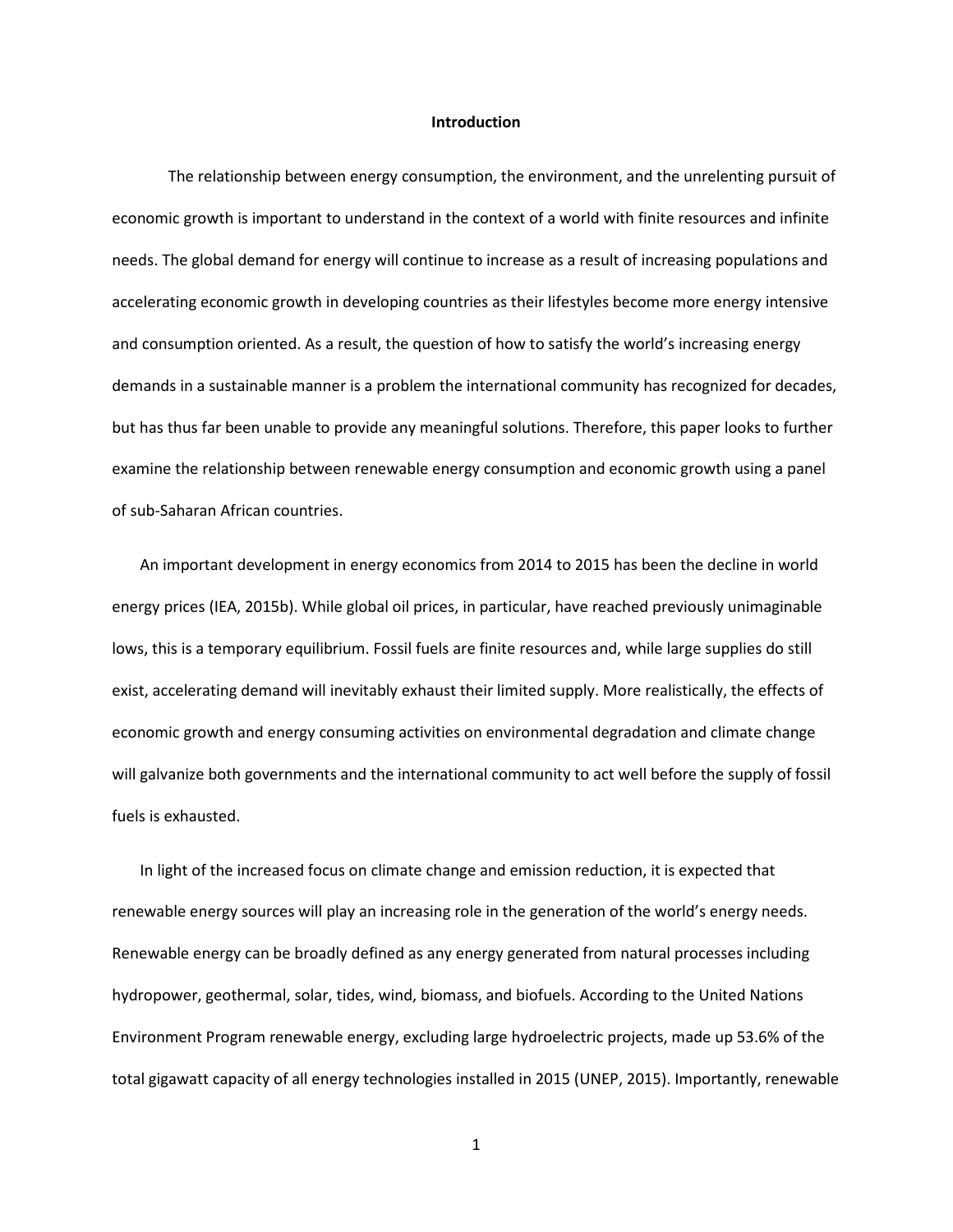energy technologies are becoming much more prevalent in both developed and developing economies as they become cheaper, more reliable, and readily available (IEA, 2015b). During 2015, and for the first time ever, developing economies invested more money into renewables than develop economies (UNEP, 2015).

Energy is an important enabler that affects many aspects of economic and human development. In this sense, economic development may be constrained without sufficient energy capacity and access to affordable modern energy services. Energy access is often a prevalent problem in developing countries, as evidenced by the fact that over two-thirds of Africans lack access to electricity (IEA, 2015a). Nearly all of those people are located in sub-Saharan Africa which indicates that energy access is arguably one of sub-Saharan Africa's largest economic and human development obstacles (IEA, 2015a). Renewable energy technologies have the capability to be affordable, decentralized sources of electricity to those who are not connected to the electrical grid. In this regard, renewable energy technologies may help provide a sustainable solution to sub-Saharan Africa's energy access problems and support its economic development.

Given the role renewable energy is likely to play in the sustainable development discussion, it is important to understand the relationship between economic growth and renewable energy. This paper will attempt to further the understanding of this relationship using a panel of sub-Saharan African countries<sup>[1](#page-5-0)</sup>. To empirically examine the relationship between renewable energy consumption and economic growth, this paper will utilize cointegration testing and a Fully-Modified Ordinary Least Squares (FMOLS) regression approach to determine the relationship between renewable energy consumption and gross domestic product (GDP). Furthermore, Granger Causality tests will be used to

l

<span id="page-5-0"></span><sup>&</sup>lt;sup>1</sup>Burundi, Cameroon, Central African Republic, Cote d'Ivoire, Democratic Republic of the Congo, Gabon, Ghana, Kenya, Malawi, Mali, Mauritania, Mauritius, Mozambique, Republic of the Congo, Rwanda, Senegal, South Africa, Swaziland, Tanzania, Togo, Uganda, Zambia, and Zimbabwe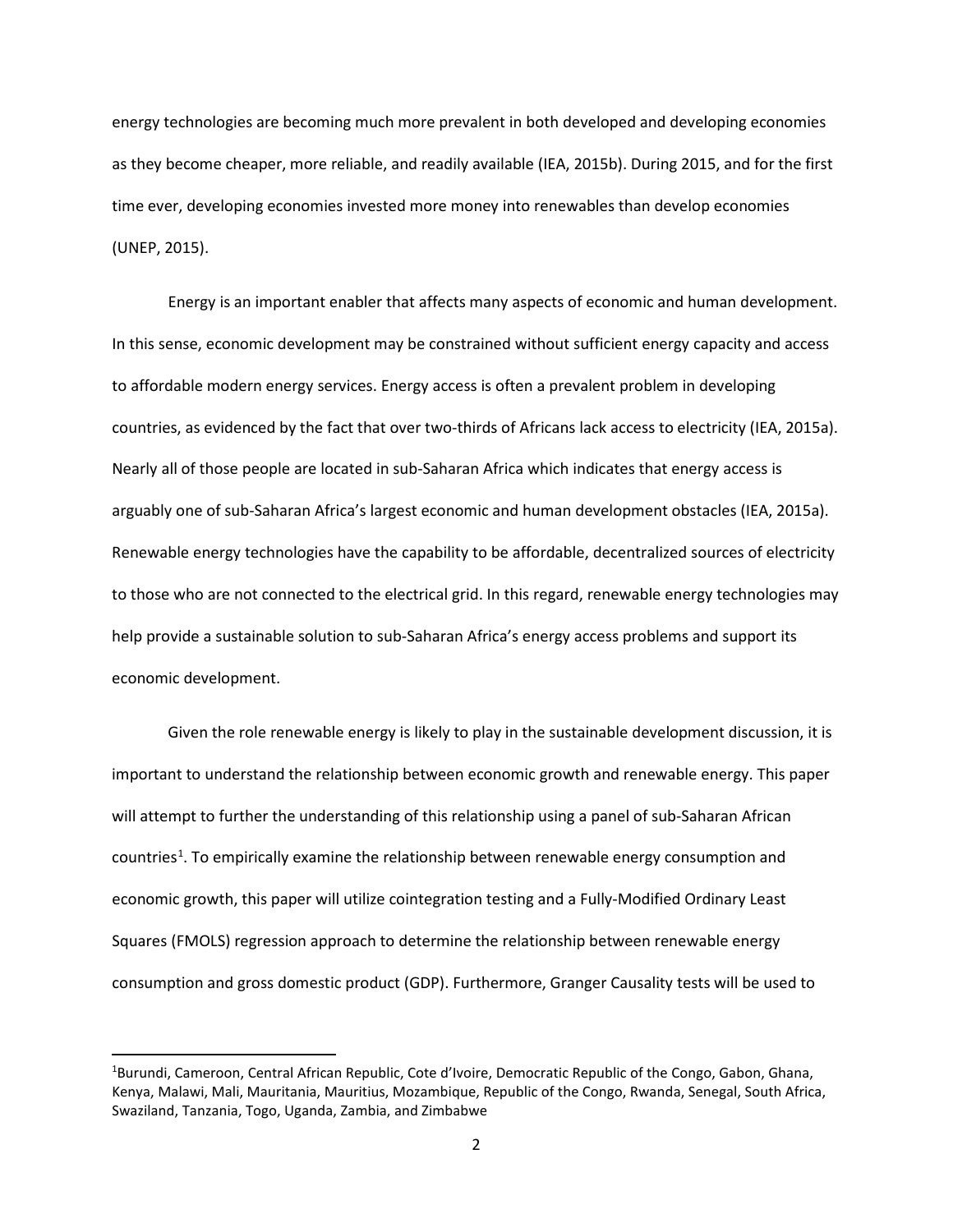determine if a causal relationship exists between renewable energy consumption and GDP. Consistent with previous papers, this paper utilizes a production model framework, including proxies for capital and labor as the independent variables in addition to a renewable energy proxy. Importantly, past research has been inconclusive as to what type of relationship exists between renewable energy and economic growth and there has yet to be an independent analysis of the sub-Saharan Africa region.

The rest of the paper is organized as follows. The first section serves as a literature review of the economic growth, energy, and renewable energy trends in sub-Saharan Africa. The second section contains an extensive literature review of both the energy consumption-economic growth nexus and, more specifically, the renewable energy-economic growth nexus. The third section describes the data, variables and methodology used in the analysis and finally the last section discusses the test results and final conclusions.

#### **Literature Review**

#### **Sub-Saharan Africa: Economic and Energy Trends**

#### *Development trends*

Much attention has been given to China in recent decades for its massive economic growth, but it is not the only country with impressive growth rates. In fact, of the 25 fastest growing economies in the world, nine of them are located in sub-Saharan Africa including Ethiopia, The Democratic Republic of Congo, Cote D'Ivoire, Mozambique, Tanzania, Chad, Rwanda, Kenya, and Djibouti (see Figure 1). Moreover, sub-Saharan Africa is projected to be the fastest growing economic region in the world with an aggregate growth rate of 4.5% in 2015 (Warren, 2015). While sub-Saharan Africa is one of the fastest growing regions in the world, it is also a region characterized by huge disparities in income, both on a per capita basis and between countries. For example, Nigeria and South Africa alone account for more than half of the total sub-Saharan economy (IEA, 2014).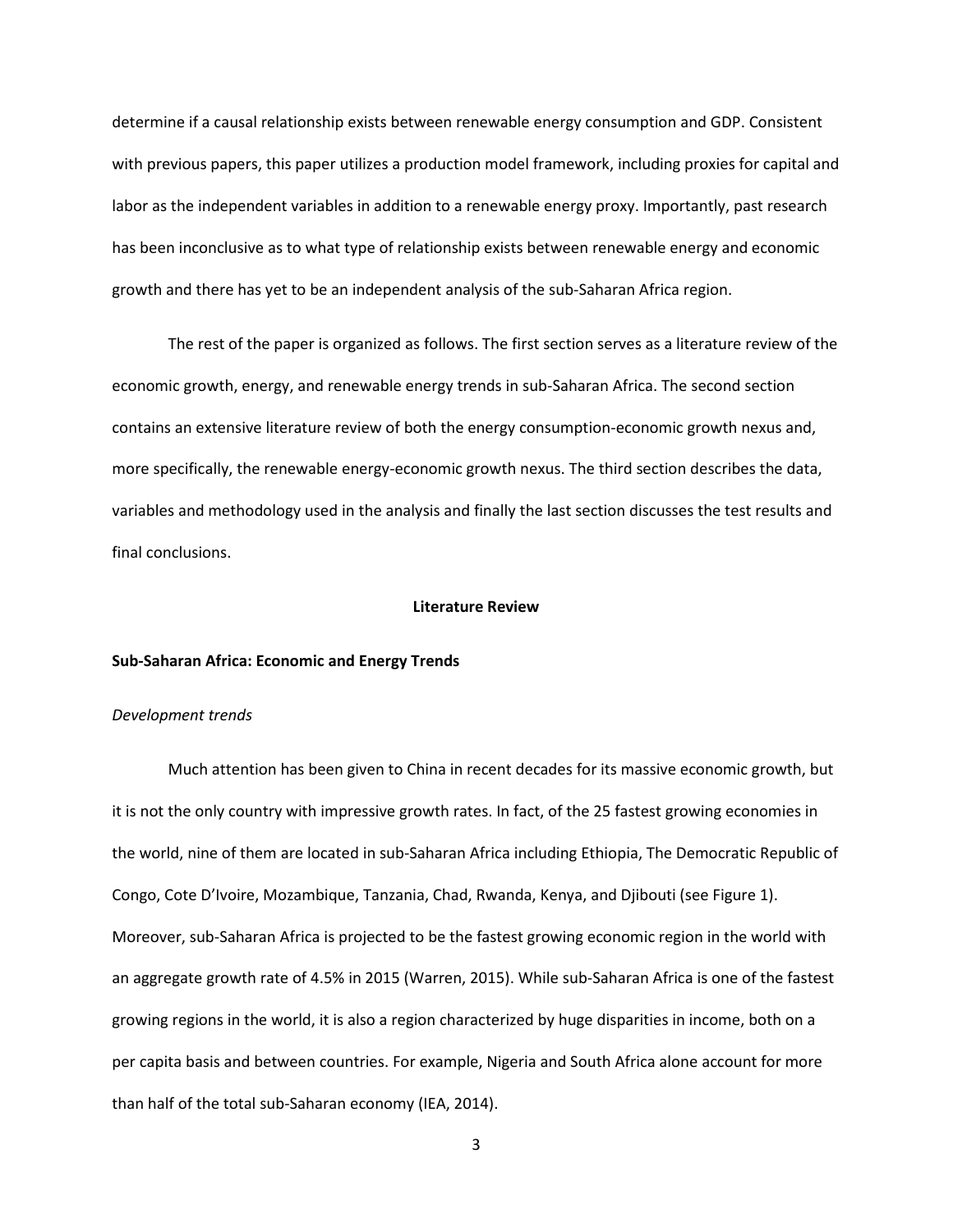*Figure 1: GDP Growth: Top 25 Fastest Growing Countries and Regional Aggregates (2015 est.)*



*Source*: (CIA, 2015)

The lost decades of the 1980s and 1990s, largely characterized by civil war and political strife, have given way to rising levels of human development, trade liberalization, and more diversified economies. Three keys to the accelerated growth during the post-2000 era in the region include greater political stability, high commodity demand and increasing commodity prices, and improved fiscal policies (AfDB, OECD, & UNDP, 2015). Since Africa is rich in natural resources, it is no surprise that commodity exports make up a majority of many country's revenue sources. In fact, more than 60% of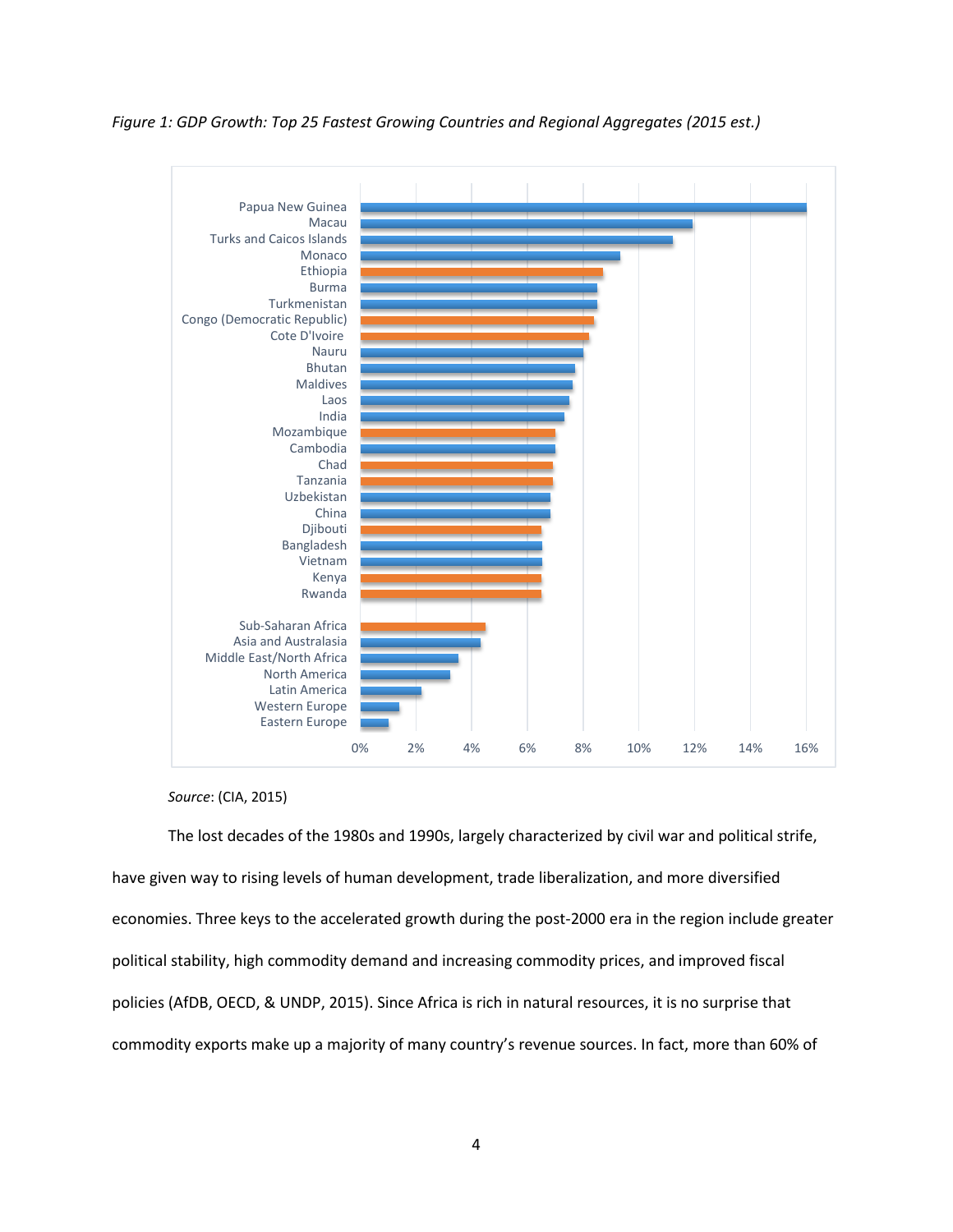sub-Saharan Africa's total exports in 2010-2014 resulted from fuels, ores, and metals compared to only 16% from manufactured goods (World Bank, 2016c).

This export pattern makes sub-Saharan Africa quite vulnerable to fluctuations in commodity prices. Two extreme examples are Nigeria and Angola, whose oil exports account for 60% of their fiscal revenues and more than 80% of their exports (World Bank, 2016c). This uneven distribution of revenue implies that Nigeria and Angola's fiscal policy and investment decisions will be heavily dependent on the price and demand of oil. This scenario is true for many of the commodity exporters who depend on volatile commodity prices and global demand as their primary revenue streams. This can lead to surpluses in good times that must be well managed, but often are not due to governance issues, or deficits which leads to a lack of investment in important development areas such as infrastructure or education.

#### *Sub-Saharan Africa: An Energy Starved Region*

While sub-Saharan Africa contains some of the fastest growing economies in the world, its energy sector is key to attaining its future development potential. As of now, it is hugely inefficient and inaccessible as evidenced by the fact that in 2013 sub-Saharan Africa was also home to nearly 634 million people, over two-thirds of the population, who had no access to electricity (IEA, 2015). This problem reflects the lack of infrastructure required to span such a large region and provide affordable and sufficient energy services to the rural population which makes up 63% of the sub-Saharan Africa population (IEA, 2014). As illustrated in Figure 2, only 15.27% of the rural population of sub-Saharan Africa had access to electricity compared to the worldwide average of 71.66% (World Bank, 2015). Moreover, approximately 25 countries in sub-Saharan Africa are experiencing a crisis of rolling blackouts (World Bank, 2016b). Not only are there access and capacity problems, but low incomes combined with expensive forms of energy supply, if any, make affordability of energy services also a major concern.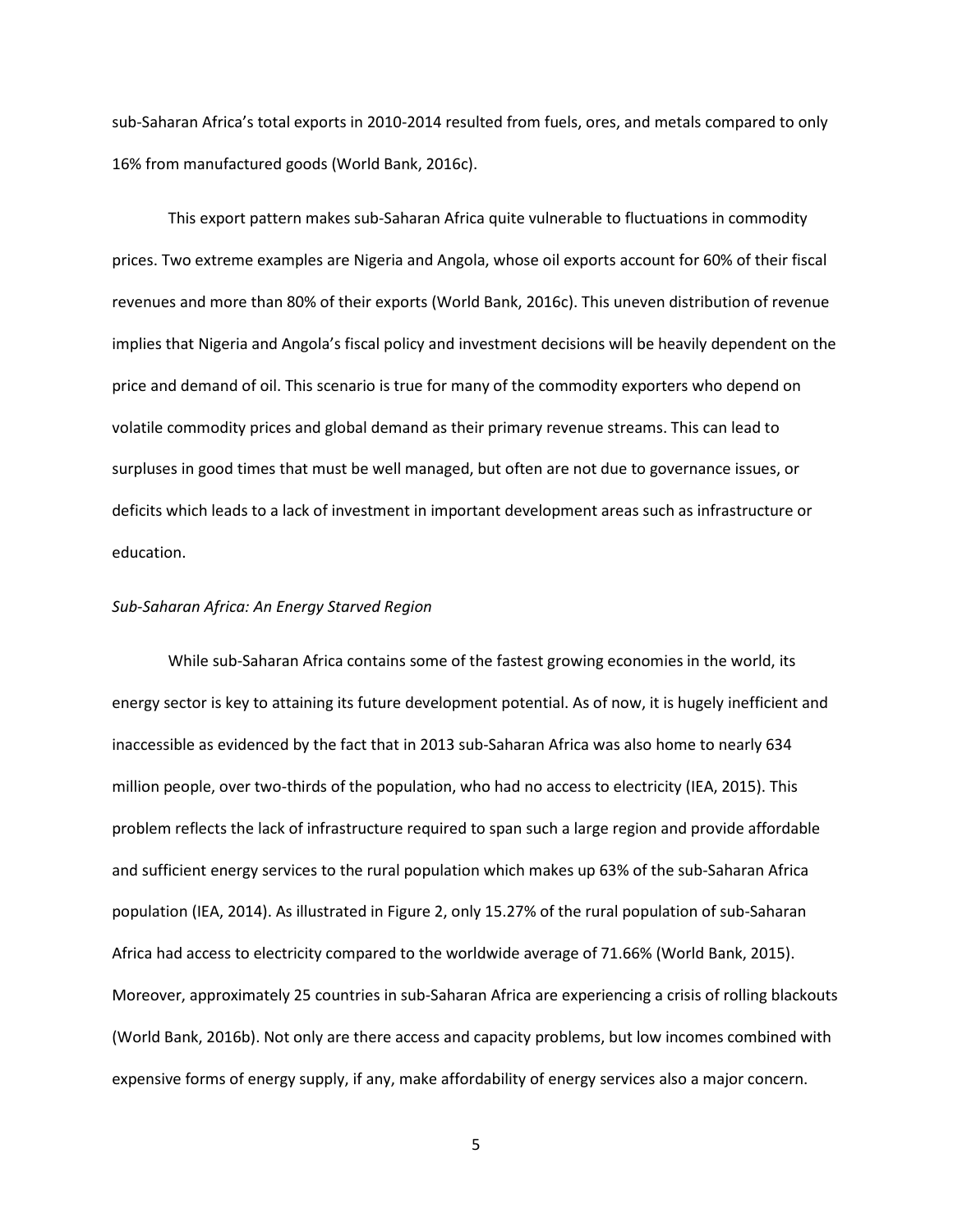*Figure 2: Electricity Access Rates*

|                                                      | 2000   | 2013   |
|------------------------------------------------------|--------|--------|
| Sub-Saharan Africa                                   |        |        |
| Access to electricity (% of population)              | 26.06% | 35.31% |
| Access to electricity, rural (% of rural population) | 9.73%  | 15.27% |
| Access to electricity, urban (% of urban population) | 60.28% | 71.61% |
| World                                                |        |        |
| Access to electricity (% of population)              | 79.31% | 84.58% |
| Access to electricity, rural (% of rural population) | 64.12% | 71.66% |
| Access to electricity, urban (% of urban population) | 95.27% | 96.48% |

*Source: IEA, 2015a*

Modern energy services have been a prerequisite to sustained development in every advanced economy. Encouragingly, sub-Saharan Africa has huge renewable resources which remain untapped including solar, hydroelectric in many countries, wind in coastal areas, and geothermal in the East African Rift Valley to help enable it to do just that (IEA, 2014). Hydropower is the most used renewable energy source in Africa (excluding bioenergy) and is attractive due to its large-scale potential development and low average electricity costs (IEA, 2014). To date, less than 10% of the hydroelectric potential in Africa has been tapped (IEA, 2014). Solar is becoming more and more popular as the average cost to generate electricity continues to decrease. For example, installed capacity increased from 40 megawatts in 2010 to around 280 megawatts in 2013 (IEA, 2014). Previously, most of that capacity was small-scale units, but now large projects are under construction in addition to an increase in mini-grid and off-grid systems in rural areas, which solar panels are ideal for (IEA, 2014). Mini-grid and off-grid systems powered by renewable energy sources are likely to play a much, much larger role in rural areas in the future.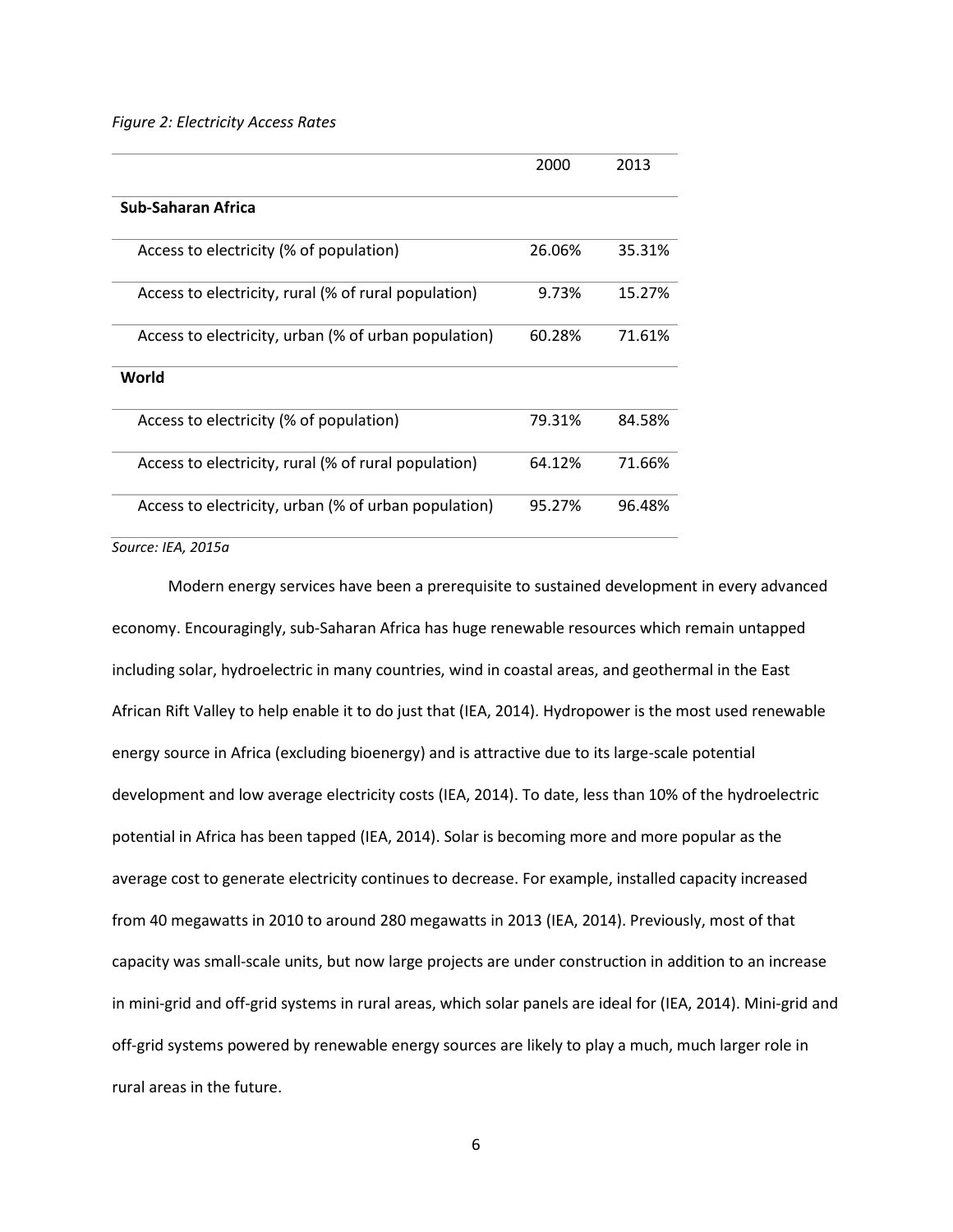### *Benefits of Renewable Energy*

In the long term, it is not likely that fossil fuels can continue to be the energy source to fuel development in developing countries. Renewable energy technologies have more benefits to developing countries than merely being environmentally friendly. They also can provide protection against future price increases in conventional fuels by diversifying the energy portfolio, aid in the balancing of both budget and trade deficits, and create new local economic opportunities which help support poverty reduction and promote economic growth (Worldwatch, 2005; REN21, 2015).

One of the things renewable energy technologies can help developing countries with, besides a diversified energy portfolio and increased energy security, is poverty reduction by providing affordable and accessible electricity to poverty stricken communities. However, one of the main challenges facing rural development and poverty reduction brings us back to the issue of electricity access. To help increase access, mini-grids and other decentralized electricity generation strategies, such as personal solar or hydroelectric units, are beginning to become much less expensive and therefore more attractive methods of providing electricity access to rural areas (REN21, 2015). These units have the ability to provide a small amount of electricity for families or rural communities to use for personal and work related needs enabling them to become more productive citizens and provide a marginal increased standard of living.

REN21 (2015) has found that, a majority of developing countries have a natural advantage when it comes to renewable energy because of their abundant renewable energy resources. This makes a renewable solution to developing economies' energy problems even more competitive relative to the rising prices of more traditional energy sources (REN21, 2015). These are invaluable sources of energy within developing countries that have thus far been largely unexploited. For example, according to Adusei (2011), Ethiopia and the Democratic Republic of Congo possess about 61% of Africa's untapped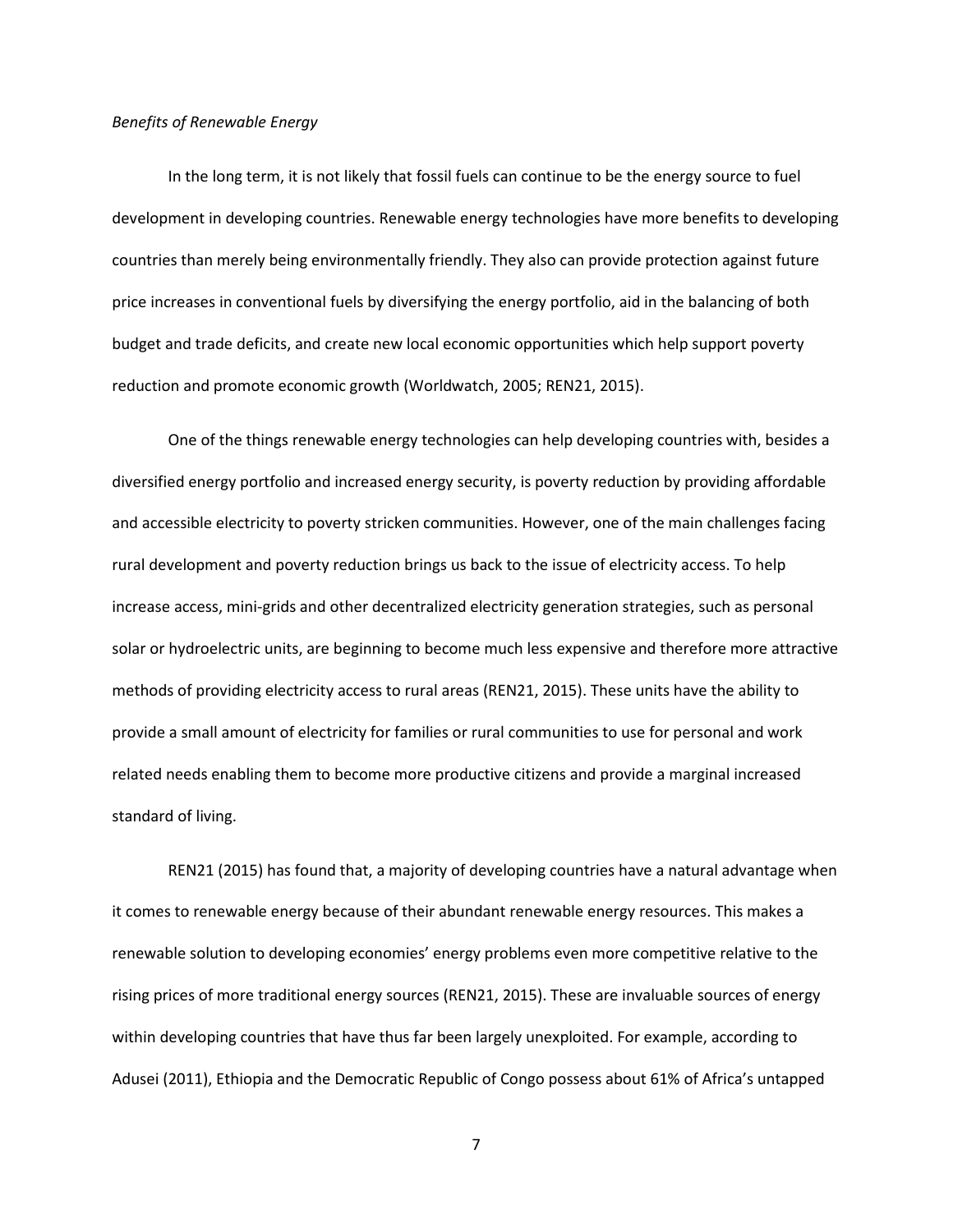hydroelectric power potentials. Moreover, in 2014, Kenya added 1.1 gigawatts of geothermal energy which was the largest share of newly added geothermal energy in the world (REN21, 2015).

#### *Limitations of Renewable Energy*

As renewable energy technology improves, its downsides will continue to decrease and it will become even more competitive with fossil fuels. However, there are still aspects of renewable energy technologies which have put countries off from implementing it earlier or in larger quantities. For instance, the initial investment cost is high, much larger than conventional energy sources, which does not favor developing countries (International Renewable Energy Agency, 2015). But while conventional energy sources have lower capital costs, they tend to have significant operating costs whereas the operating costs of renewable energy systems offset their high initial capital costs over time (Worldwatch Institute, 2005).

Electricity is required constantly in modern life today, so ideally there should be no breaks in service. This is one of the most common and pervasive critiques of renewable energy since it is often viewed as an intermittent energy source. This is because, as we all know, some days the sun doesn't shine, there may be no wind, or there may be a drought, each of which inhibit the production of solar, wind and hydro-electricity, respectively. Nevertheless, this ubiquitous concern about renewable energy is slowly being answered. In 2014, there were notable improvements in the usage and creation of energy storage units which can store excess electricity to be used in times when renewable energy technologies cannot generate electricity (REN21, 2015).

For renewable energies to become competitive worldwide there are a number of things that must happen. In some cases, government intervention may be necessary to start this process. Regulatory frameworks and the correct incentives must be put in place in order to properly motivate and mobilize the private sector to engage in the production and implementation of renewable energy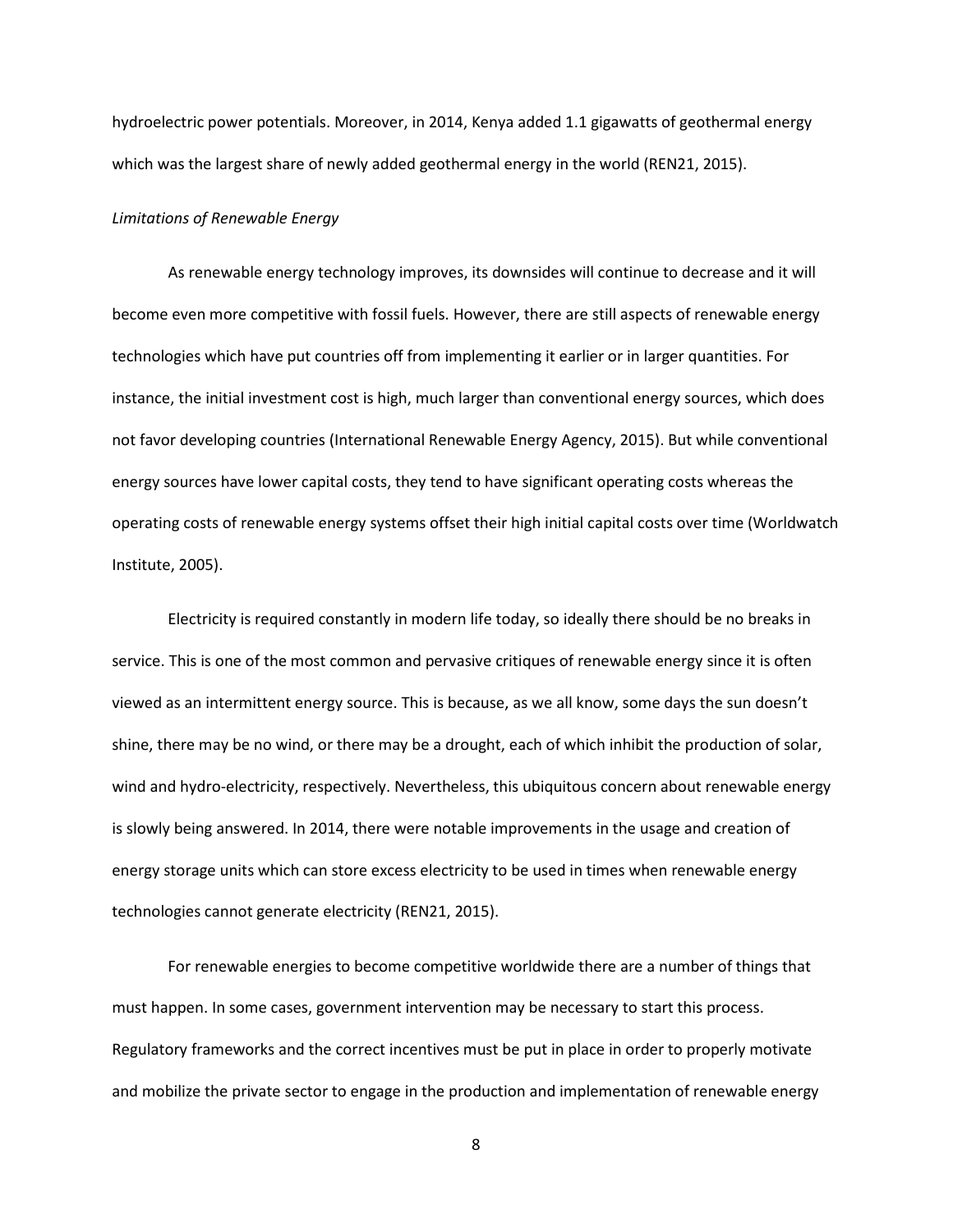technologies at an appropriate scale. Moreover, a level playing field between renewables and fossil fuels is critical for there to be any chance of direct competition, especially in developing countries. This implies the reduction or elimination of fossil fuel subsidies, or a shifting of the subsidies toward renewable energy, which would provide significant impetus toward additional renewable energy generation. In some regards, these actions are already being taken with feed-in tariffs and credits for investments in renewable energy technologies for example.

#### **Energy Consumption and Economic Growth: Does a Relationship Exist?**

In our increasingly energy-dependent world, the relationship between energy consumption and economic growth has become an increasingly popular research topic. As a result, literature on the energy consumption-economic growth nexus has expanded considerably in the past two decades. Studies have ranged from single country time series analyses to large panel analyses consisting of numerous countries. However, the results of these studies are often conflicting, especially in terms of the direction of causality. There are four causality scenarios which have led to the creation of the following hypotheses regarding the relationship between energy consumption and GDP.

First, if an increase in energy consumption causes an increase in GDP then this is evidence of the growth hypothesis. The growth hypothesis implies unidirectional causality running from energy consumption to GDP whereby energy acts as a complement to labor and capital in the production process (Payne, 2010). The growth hypothesis interprets energy as a driver of economic growth such that energy conservation policies, perhaps to reduce emissions for example, may result in a decrease in GDP. The second scenario is the antithesis of the growth hypothesis. As such, the conservation hypothesis states that there is unidirectional causality from GDP to energy consumption. The conservation hypothesis implies that energy conservation policies such as emission reductions or energy efficiency improvements will not adversely affect economic growth (Payne, 2010).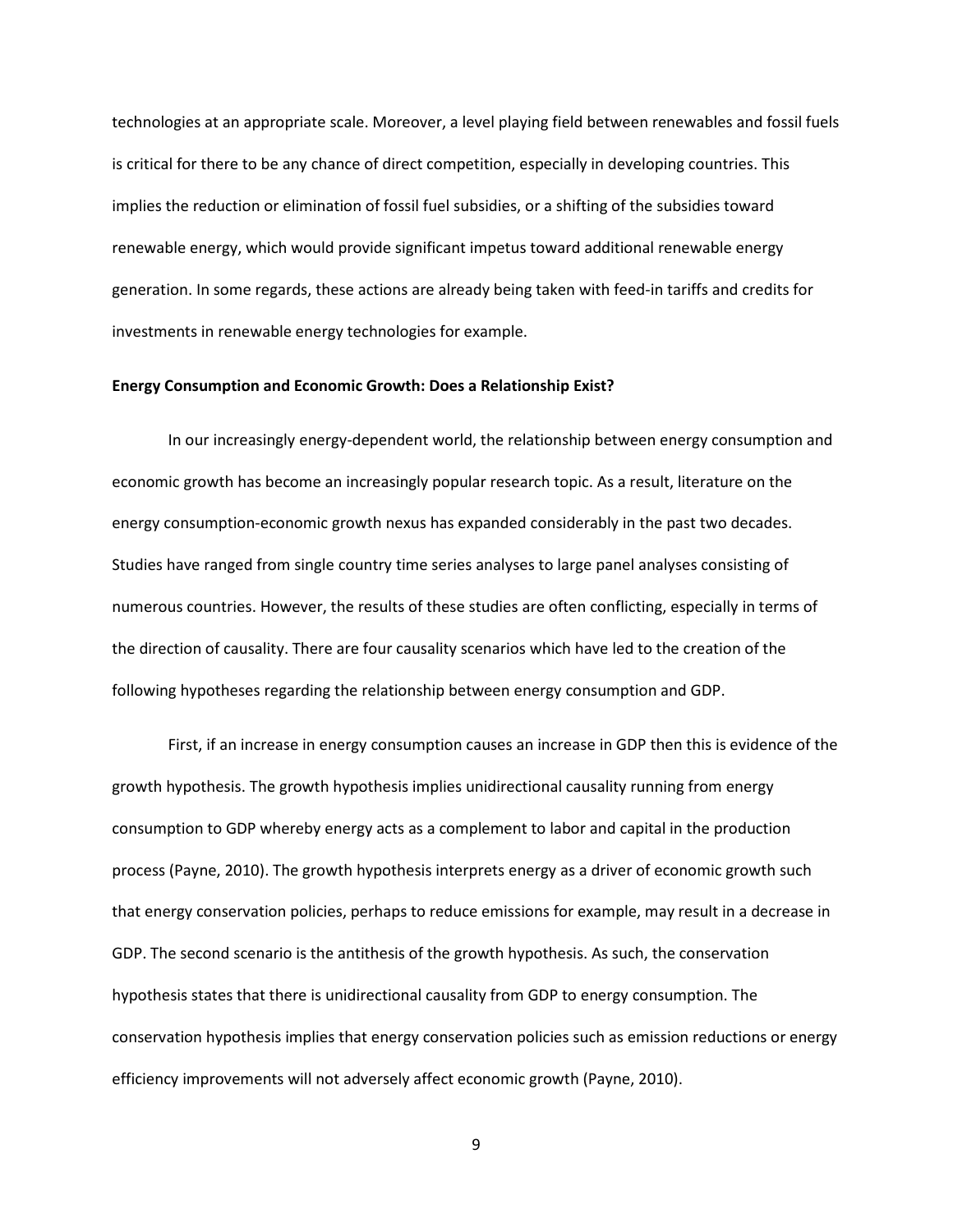The third scenario suggests the existence of an interdependent relationship whereby energy consumption and GDP affect each other simultaneously (Payne, 2010). This scenario is described as the feedback hypothesis and is supported by evidence of bidirectional causality between energy consumption and GDP. Finally, the neutrality hypothesis sees energy consumption as a relatively small component of GDP and thus should not have a significant impact on economic growth (Payne, 2010). Consequently, the neutrality hypothesis is supported by the nonexistence of a causal relationship between energy consumption and GDP.

Appendix 1, obtained from Dobnik (2011), summarizes 30 panel data studies on the causal relationship between energy consumption and GDP. The studies include a variety of countries and regions of varying economic standings of varying economic development levels. The often conflicting results, particularly between studies consisting of similar countries and income levels, suggests that the relationship between energy consumption and GDP is still unclear. However, a look at the overall results provide some support for the feedback hypothesis as the most likely relationship between energy consumption and economic growth since 15 of the 30 studies reported results of bidirectional causality compared to five each for the growth and conservation hypotheses and one for the neutrality hypothesis.

The potential presence of a relationship between energy consumption and economic growth introduces a number of energy and environmental policy implications which could be significant for policy makers depending on the type of causal relationship that exists. Particularly in the renewable energy sector, the presence of unidirectional or bidirectional causality from renewable energy consumption to economic growth could provide an avenue to use government policies in order to both enhance the development of the renewable energy sector and boost economic growth (Apergis and Payne, 2014).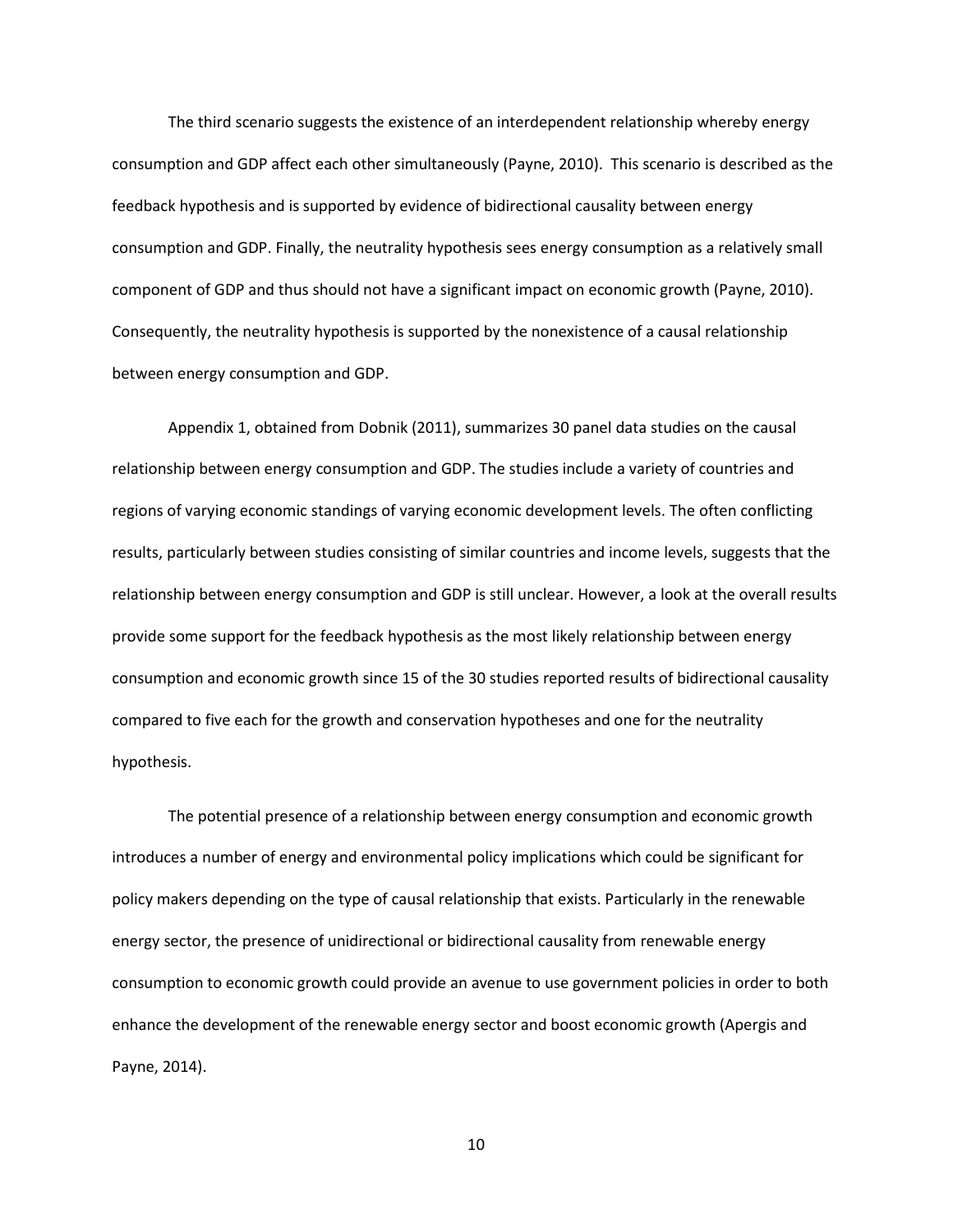#### **Renewable Energy Consumption and Economic Growth Literature**

The literature studying the relationship between renewable energy and economic growth has expanded considerably in the last decade. The current research spans a wide variety of countries and regions and encompasses both developed to developing economies. Similar to the energy consumptioneconomic growth literature, the research findings also vary between countries and within regions.

Apergis and Payne (year) have authored a number of papers examining the relationship between renewable energy consumption and economic growth. By and large, their methodology remains relatively consistent between their earlier papers, utilizing cointegration tests, panel error correction models, and Granger-Causality tests to determine the long-run relationships and direction of causality between renewable energy consumption and economic growth. Furthermore, in each of their studies they utilize a production model including real GDP, renewable energy consumption (or renewable electricity consumption), gross fixed capital formation, and total labor force as their dependent and independent variables, respectively (Apergis & Payne, 2010a, 2010b, 2010c, 2011a, 2011b).

Apergis and Payne (2010a) observed 13 countries in Eurasia from 1992-2007, Apergis and Payne (2010b) used a panel of 20 Organization for Economic Cooperation and Development (OECD) countries from 1985-2005, and Apergis and Payne (2010c) examined six Central American countries from 1985- 2005. In each of their studies they found similar results. Using a combination of panel error correction models and Granger causality testing, they were able find support for the feedback hypothesis which is indicative of an interdependent relationship, or bidirectional causality, between renewable energy consumption and economic growth in the long-run. Moreover, they also found that renewable energy consumption may affect real GDP through its positive effect on real gross fixed capital formation (Apergis & Payne, 2010a, 2010b, 2010c). Apergis and Danuletiu (2014) examined a much larger panel of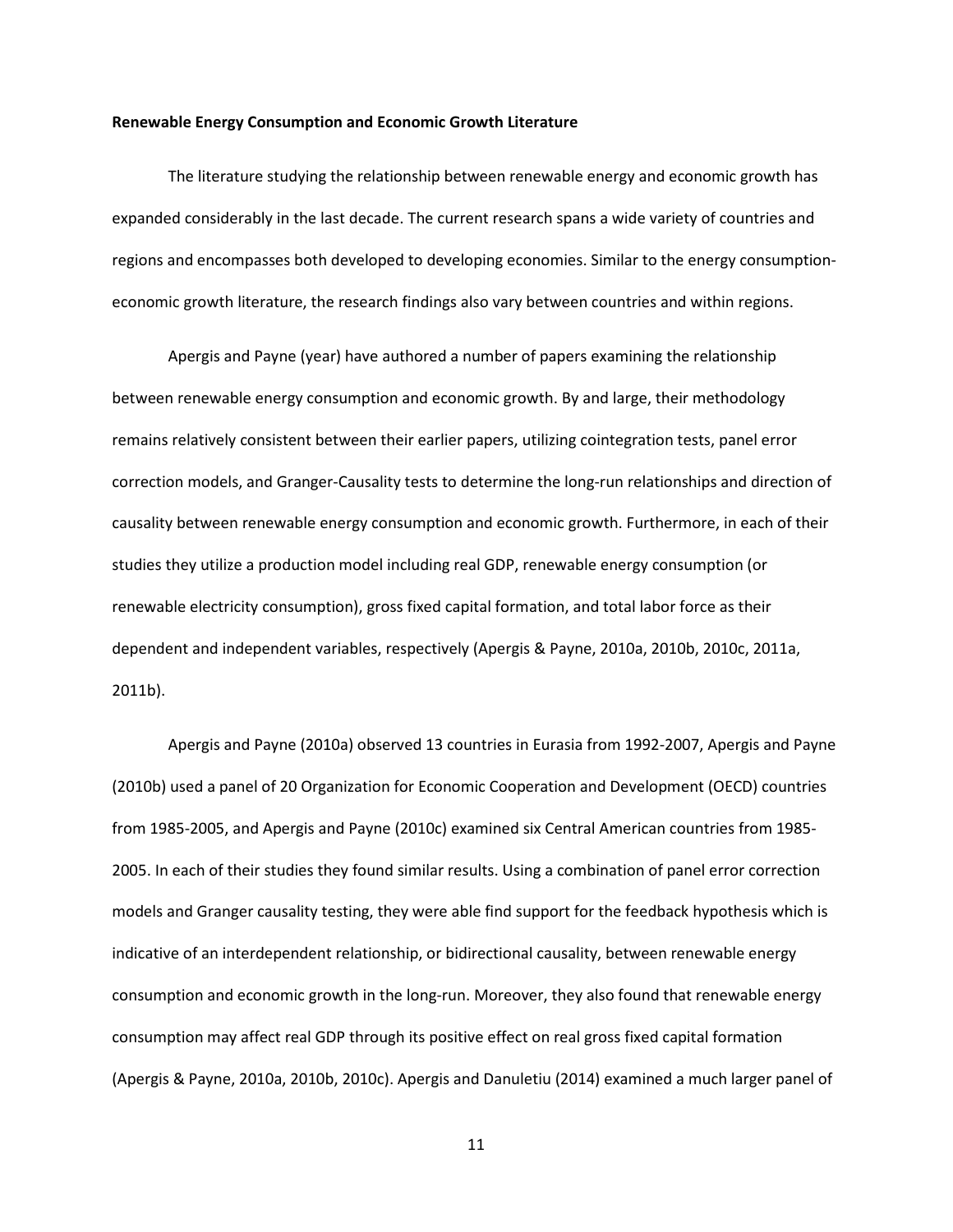80 countries, and utilized slightly different econometric techniques to do so. Their findings are quite similar to those of Apergis and Payne mentioned above in that they find strong evidence of an interdependent relationship between renewable energy consumption and economic growth or the total sample as well as when the sample is broken down by regions (Apergis & Danuletiu, 2014).

Furthermore, Apergis and Payne (2011a) also studied the relationship between both renewable energy consumption and non-renewable energy consumption on economic growth for 80 countries over the period 1990-2007. Their findings revealed bidirectional causality between renewable and nonrenewable energy consumption and economic growth in both the short and long-run (Apergis & Payne, 2011a). Apergis and Payne (2011b) examined a more specific relationship between renewable and nonrenewable electricity consumption in 16 emerging market economies from 1990-2007. Their findings indicated that bidirectional causality existed in the long-run between both renewable and nonrenewable electricity consumption on economic growth (Apergis and Payne, 2011b). These two studies utilized similar production models and methodologies as their previous works in 2010.

In addition to Apergis and Payne, there are a number of other authors who have examined this intriguing topic. Bobinaite, Juozapaviciene, and Konstantinaviciute (2011) sought to determine if renewable energy consumption in Lithuania might influence its real GDP. Specifically, they were wondering what the real GDP elasticity of renewable energy consumption would be. The results suggest that there is a unidirectional causality between renewable energy consumption and real GDP in the short run. Moreover, they were able to demonstrate that real GDP is elastic to renewable energy consumption and that consumption grows slower than real GDP (Bobinaite et al., 2011). Shahbaz, Loganathan, Zeshari, and Zaman (2015) also looked at the relationship between renewable energy consumption and economic growth within a single country, Pakistan. They also used a production function approach by incorporating capital and labor, but diverted from Apergis and Payne's methodology by using an auto-regressive distributed lag model and a vector error correction model with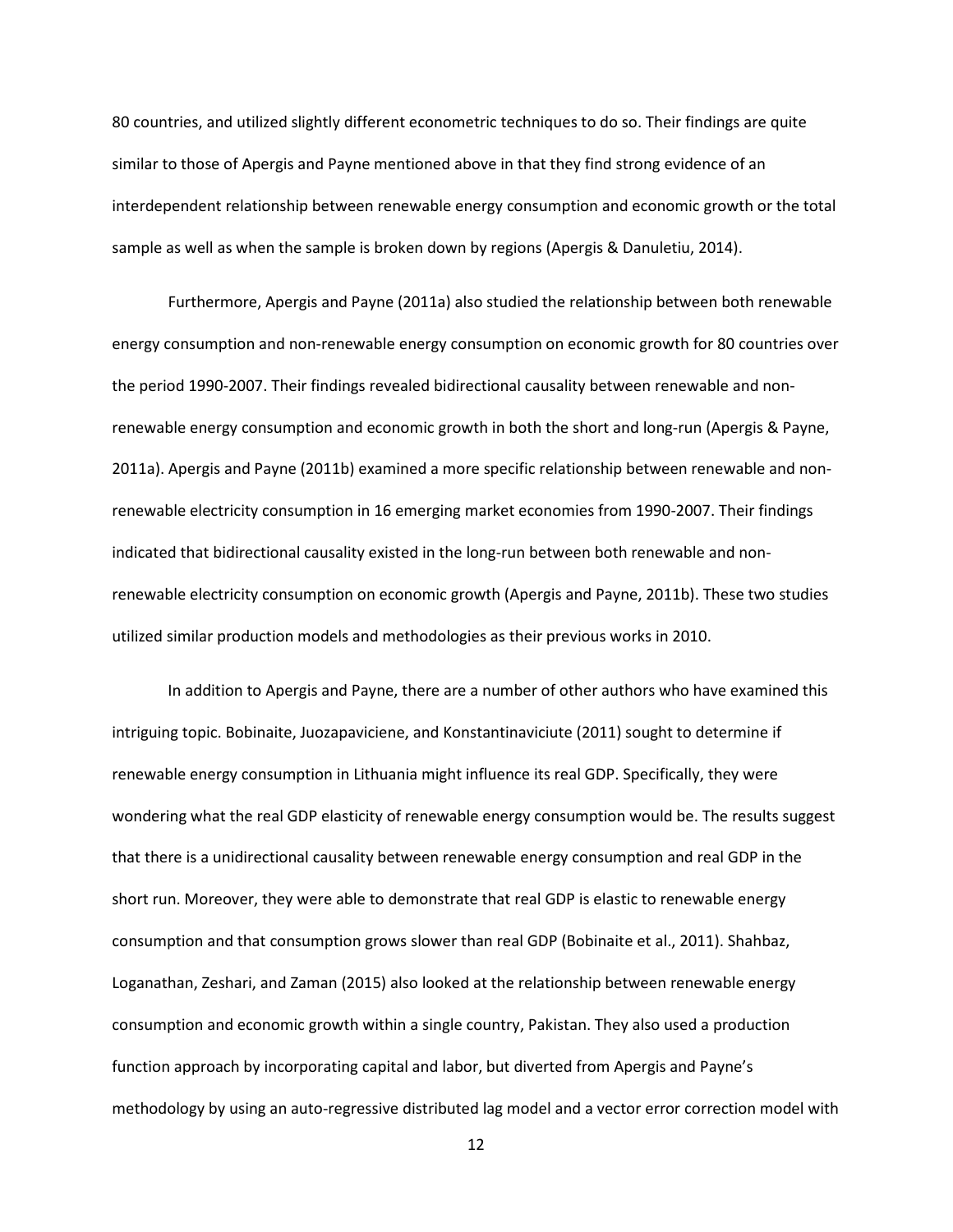Granger causality testing to determine the long-run relationship and causality. Their results indicated that renewable energy, capital, and labor boost economic growth and the causality analysis showed the feedback effect between economic growth and renewable energy (Shahbaz et al., 2015).

Further panel studies include Bhattacharya, Paramati, Ozturk, and Bhattacharya (2015) which examined the relationship between renewable energy consumption and economic growth in the 38 top renewable energy consuming countries from 1991-2012. Interestingly, their findings illustrated that renewable energy consumption had a significant positive impact on economic output for 22 of the 38 included countries. Lin (2014) used a panel of nine OECD countries from 1982-2011 using a similar approach to Shahbaz et al. (2015). Lin's findings vary between countries, indicating the presence of both unidirectional and bidirectional causality. For Germany, Italy, and the United Kingdom, Lin found evidence of long-run unidirectional causality running from renewable energy consumption to economic growth which supports the growth hypothesis (Lin, 2014). However, for the United States and Japan Lin found a long-run unidirectional causality relationship running from economic growth to renewable energy consumption which is indicative of the conservation hypothesis (Lin, 2014). A summary of additional literature pertaining to the relationship between renewable energy consumption and economic growth may be found in Appendix 2. Given the context of these past studies, the following sections discuss the methodology used in this analysis to determine if a relationship between renewable energy consumption and economic growth exists within a panel of sub-Saharan African countries. Lastly, the results and their policy and development implications will be discussed.

### **Data, Methodology, and Results**

Annual data from 1990-2011 were collected from the *World Bank Development Indicators*, *Penn World Tables*, and the *U.S. Energy Information Administration*. The multivariate panel data framework contains 23 countries and six independent variables. The variables used include the dependent variable,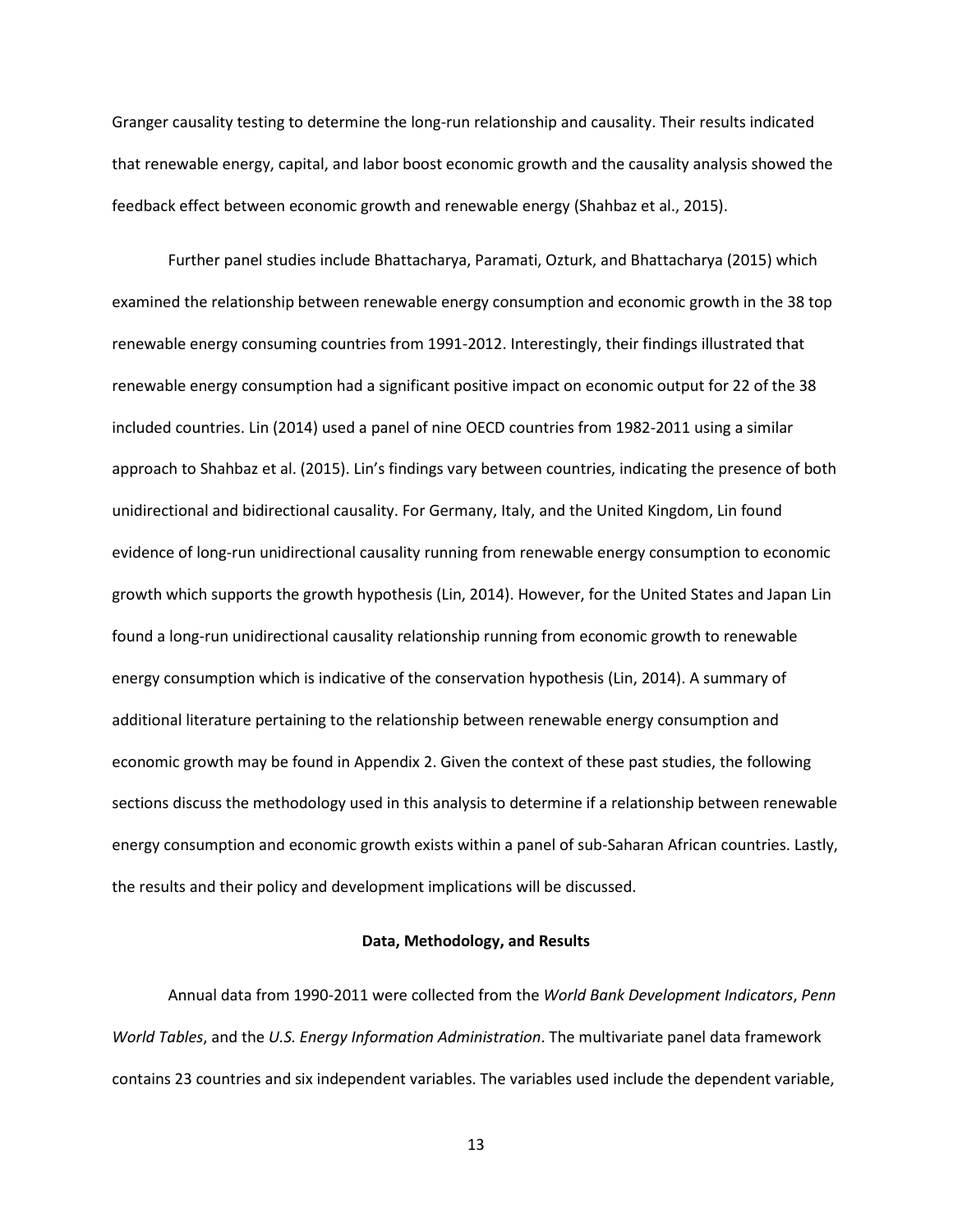real GDP in constant 2005 USD (Y), and the independent variables which include renewable energy consumption defined in billions of kilowatt hours (RE), capital defined by gross fixed capital formation in millions of constant 2005 USD (K), and total labor force in millions of workers (L). All variables are transformed by the natural logarithm for interpretation purposes.

Since non-stationary variables lead to spurious regression results for ordinary least squares (OLS) regressions, it is important to determine the stationarity of the variables (Nielsen, 2005). However, Engle and Granger (1987) were able to illustrate that a combination of non-stationary variables may in fact be stationary. If this is the case, the variables are said to be cointegrated which implies that a longrun relationship exists between the dependent and independent variables. Therefore, Pedroni's panel cointegration test is used to determine if such a long-run relationship exists between the dependent variable, Y, and the independent variables, RE, K, and L. Table 1 reports the panel cointegration test statistics and p-values. The null hypothesis of no cointegration is strongly rejected by 6 of the 11 test statistics at the 1% significance level. This indicates that the variables are cointegrated and that a longrun relationship exists between the dependent variable (Y) and the independent variables (RE, K, and L).

| Pedroni (Engle-Granger based) Cointegration Test    |                  |             |                           |             |
|-----------------------------------------------------|------------------|-------------|---------------------------|-------------|
| Null hypothesis: No cointegration                   |                  |             |                           |             |
| Trend assumption: Deterministic intercept and trend |                  |             |                           |             |
|                                                     | <b>Statistic</b> | Probability | <b>Weighted Statistic</b> | Probability |
| Panel v-Statistic                                   | $-0.295$         | 0.616       | -1.390                    | 0.918       |
| Panel rho-Statistic                                 | 2.575            | 0.995       | 1.750                     | 0.9600      |
| Panel PP-Statistic                                  | $-2.947$         | 0.002       | $-7.461$                  | $0.000***$  |
| Panel ADF-<br><b>Statistic</b>                      | $-4.009$         | $0.000***$  | -8.785                    | $0.000***$  |
| Group rho-<br><b>Statistic</b>                      | 3.965            | 1.000       |                           |             |
| <b>Group PP-Statistic</b>                           | $-8.684$         | $0.000***$  |                           |             |
| Group ADF-<br>Statistic                             | $-6.547$         | $0.000***$  |                           |             |

*Table 1: Pedroni (Engle-Granger based) Cointegration Estimates*

*Notes: \*\*\* significant at the 1% level; \*\* significant at the 5% level; \* significant at the 10% level*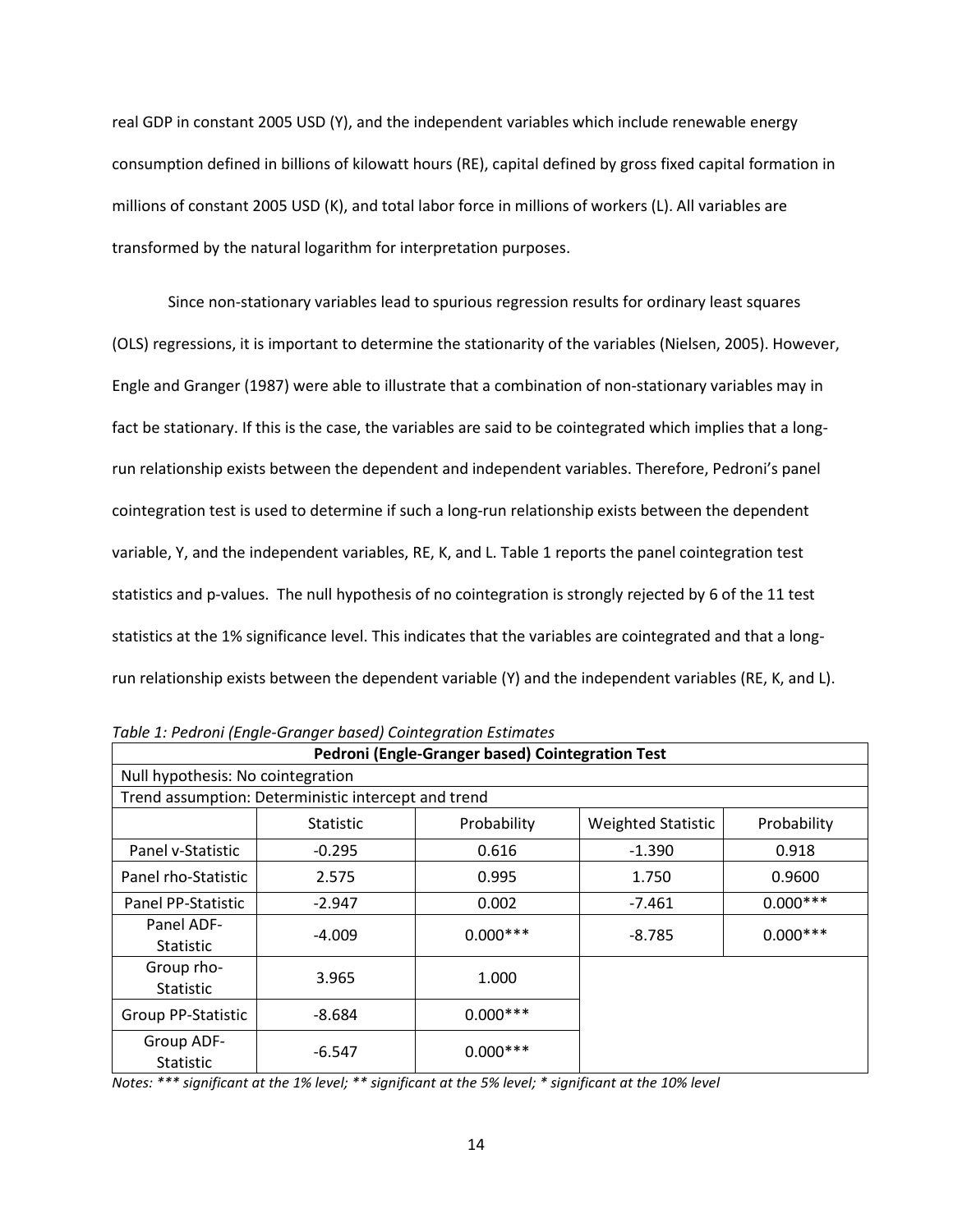After establishing that the variables are cointegrated, the long-run cointegrating equation is estimated using the FMOLS panel cointegration method.

$$
\ln(Yit-) = \alpha i + \beta 1 * \ln(REit) + \beta 2 * \ln(Kit) + \beta 3 * \ln(Lit)
$$

The above equation is calculated for each country where  $i = 1, ..., 23$  for each country and  $t = 1, ..., 22$  for each year. To capture the different country-specific effects, a constant term is included. In the equation, this fixed effect term is represented by α. The parameter  $β$  represents the estimated coefficient of each variable, interpreted as the variable's effect on the dependent variable holding all else constant.

The results of the FMOLS regression can be seen in Table 2. Each of the coefficients is positive and statistically significant. However, the coefficient of RE is only moderately statistically significant at the 10% level whereas the coefficients of K and L are strongly significant at the 1% level. Since the variables are expressed in natural logarithms, the coefficients may be interpreted as elasticities. Thus, the FMOLS results indicate that over the long-run and holding all else equal, a 1% increase in renewable energy consumption increases real GDP by 0.03%; a 1% increase in gross fixed capital formation increases real GDP by 0.789%; and a 1% increase in the total labor force results in a 0.405% increase in real GDP. Capital seems to have the largest effect on GDP relative to renewable energy consumption and the labor force. Comparing these results to three similar analyses conducted by Apergis and Payne (2010a, 2010b, and 2010c), the effect of renewable energy consumption on GDP is much smaller in this analysis.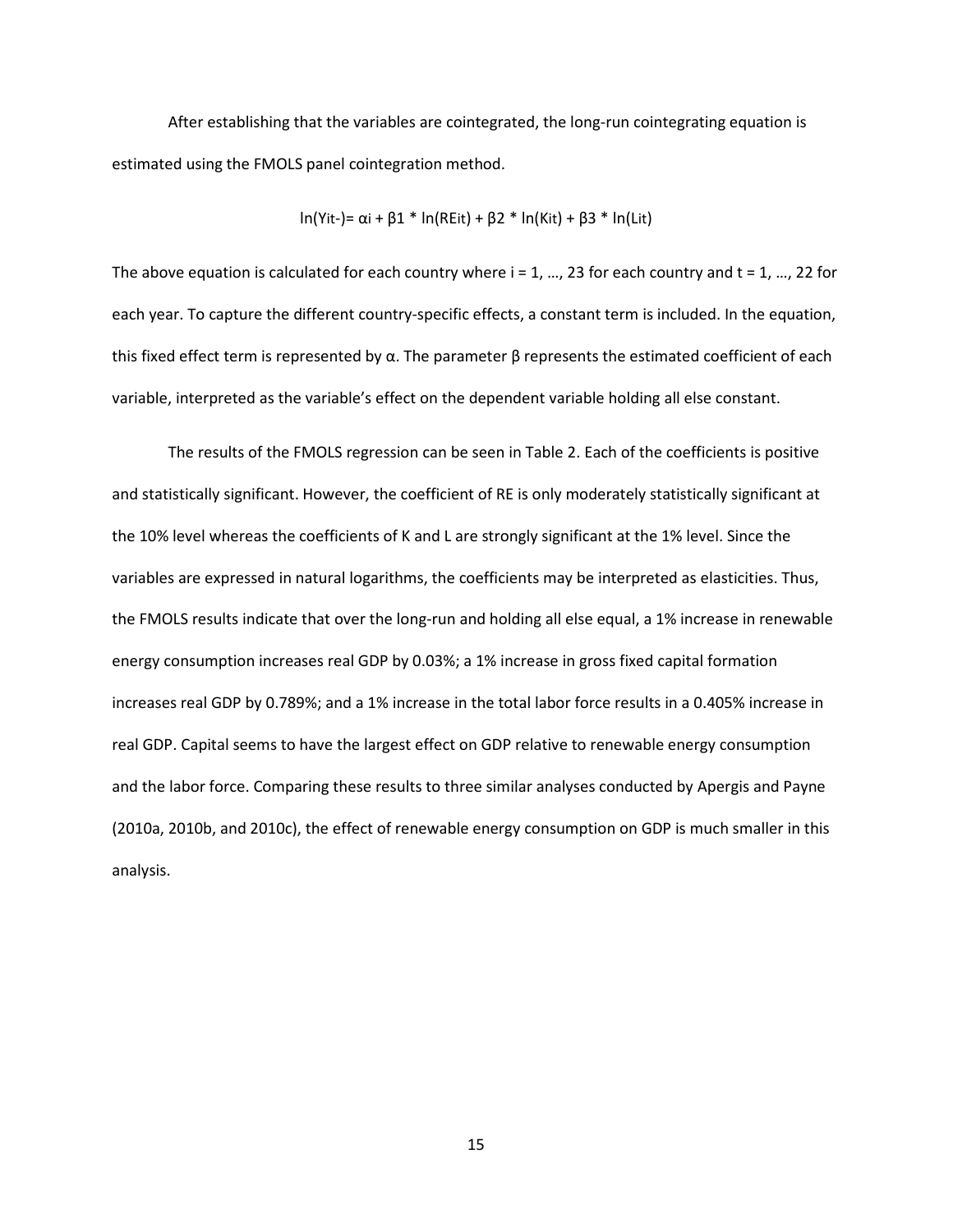*Table 2: Panel FMOLS Estimates*

| <b>Panel Fully Modified Least Squares Model</b> |             |                       |             |             |
|-------------------------------------------------|-------------|-----------------------|-------------|-------------|
| Dependent variable: Y                           |             |                       |             |             |
| Panel method: Pooled estimation                 |             |                       |             |             |
| Variable                                        | Coefficient | <b>Standard Error</b> | t-Statistic | Probability |
| <b>RE</b>                                       | 0.030       | 0.016                 | 1.911       | $0.056*$    |
| К                                               | 0.789       | 0.059                 | 13.476      | $0.000***$  |
|                                                 | 0.405       | 0.066                 | 6.172       | $0.000***$  |
| R-squared                                       | 0.992       |                       |             |             |
| Adjusted R-squared                              | 0.992       |                       |             |             |

*Notes: \*\*\* significant at the 1% level; \*\* significant at the 5% level; \* significant at the 10% level*

Finally, in order to determine if a causal relationship exists between renewable energy consumption and real GDP, a pairwise Granger Causality test is performed. This test examines each variable and its causal effect on every other variable to determine the causal relationships. The results of the Granger Causality test may be seen in Table 3. Variable X is said to Granger Cause variable Z if the past values of X can help explain Z. The null hypothesis of the test is that variable X does not Granger Cause variable Z. Therefore, if the probability value is less than 10%, this is indicative of the existence of a causal relationship whereby variable X Granger Causes variable Z. These test results do not guarantee causation, rather they imply that variable X may be causing variable Z.

| <b>Pairwise Granger Causality Tests</b>            |             |             |  |
|----------------------------------------------------|-------------|-------------|--|
| Lags: 4 (determined by AIC lag selection criteria) |             |             |  |
| Null hypothesis                                    | F-Statistic | Probability |  |
| RE does not Granger Cause Y                        | 0.420       | 0.794       |  |
| Y does not Granger Cause RE                        | 2.079       | $0.083*$    |  |
| K does not Granger Cause Y                         | 3.434       | $0.009***$  |  |
| Y does not Granger Cause K                         | 1.657       | 0.159       |  |
| L does not Granger Cause Y                         | 8.330       | $0.000***$  |  |
| Y does not Granger Cause L                         | 3.490       | $0.008***$  |  |
| K does not Granger Cause RE                        | 1.954       | 0.101       |  |
| RE does not Granger Cause K                        | 0.332       | 0.857       |  |
| L does not Granger Cause RE                        | 1.530       | 0.193       |  |
| RE does not Granger Cause L                        | 1.668       | 0.157       |  |
| L does not Granger Cause K                         | 2.566       | $0.038**$   |  |
| K does not Granger Cause L                         | 1.111       | 0.351       |  |

*Table 3: Granger Causality Estimates*

*Notes: \*\*\* significant at the 1% level; \*\* significant at the 5% level; \* significant at the 10% level*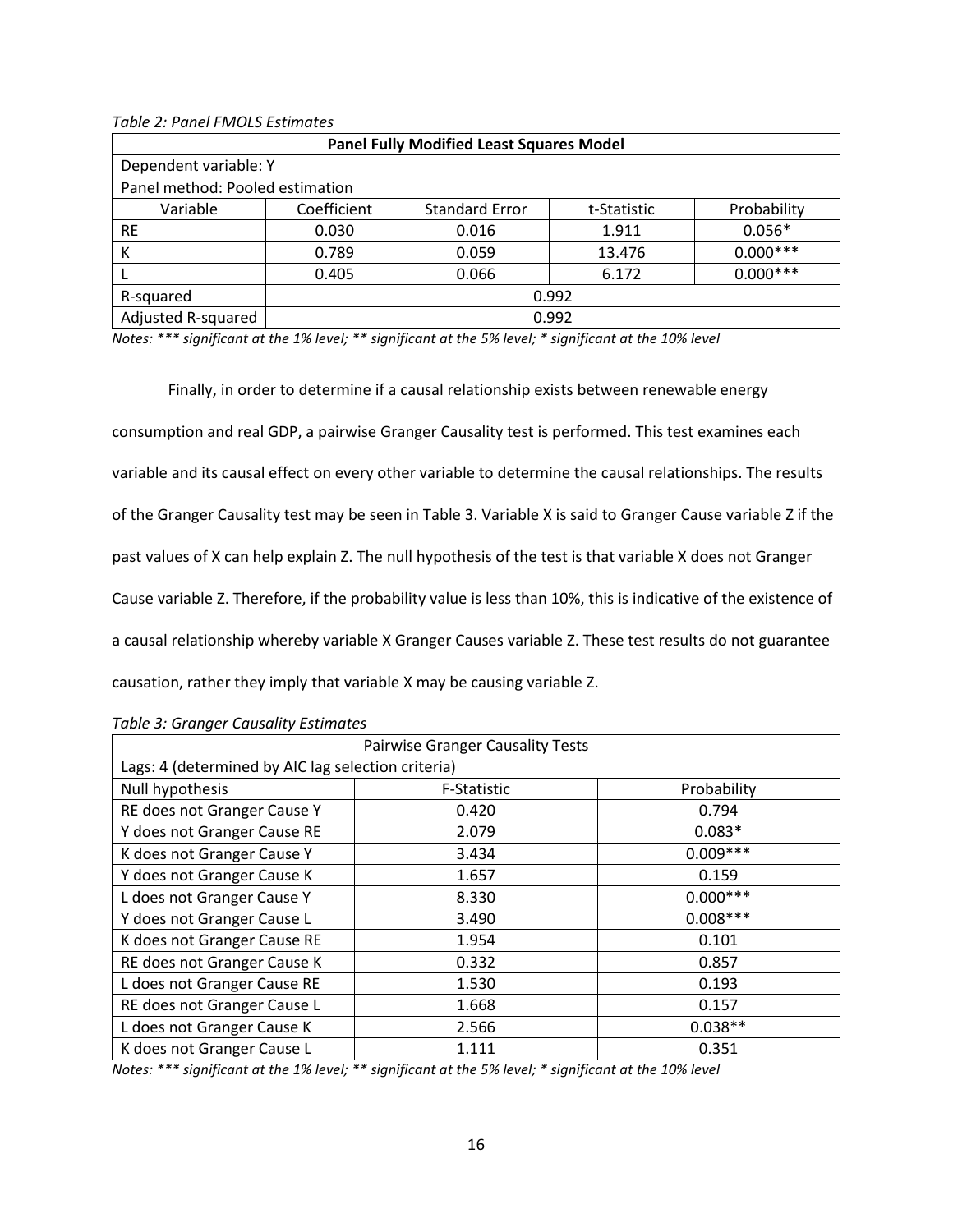From the results in Table 3, the null hypothesis cannot be rejected that RE does not Granger Cause Y. Therefore, there is no evidence in support of the alternative hypothesis that an increase in renewable energy consumption will result in higher levels of GDP. However, the null hypothesis can be rejected regarding the relationship between GDP and renewable energy consumption. The p-value for this test is 0.083 which is significant at the 10% level, so we can say that there is evidence that real GDP Granger Causes renewable energy consumption. These findings conflict with many of those found among other studies, but which include a variety of different countries, regions, and levels of economic development (see Appendix 2). A majority of them found bidirectional causality. However, to my knowledge this is the first analysis that looks solely at countries located in sub-Saharan Africa, so this may be a reason for the differing results. Among the other results, there is evidence of bidirectional causality between L and Y in addition to unidirectional causality between K and Y and L and K. These findings are consistent with the economic literature and previous studies in that expect that increases in labor and capital would Granger Cause an increase real GDP.

Of the energy consumption hypotheses mentioned earlier, the relationship between renewable energy consumption and economic growth found using countries in sub-Saharan Africa supports the conservation hypothesis. Thus, the renewable energy policy implications suggest that increasing renewable energy consumption via the introduction of new renewable energy projects will not have an impact on GDP. Moreover, the cessation or reduction of renewable energy projects also will not have a negative impact. The results suggest that as real GDP increases throughout sub-Saharan Africa, there will be an associated increase in renewable energy consumption. This may be for a number of reasons including the current relatively high cost of renewable technologies compared to conventional energy sources, the uncertainty among energy providers regarding return on investment they are likely to see if they were to invest in renewable energy technologies, or a lack of government funds available to devote towards stimulating exploitation of renewable energy sources. The government typically plays a large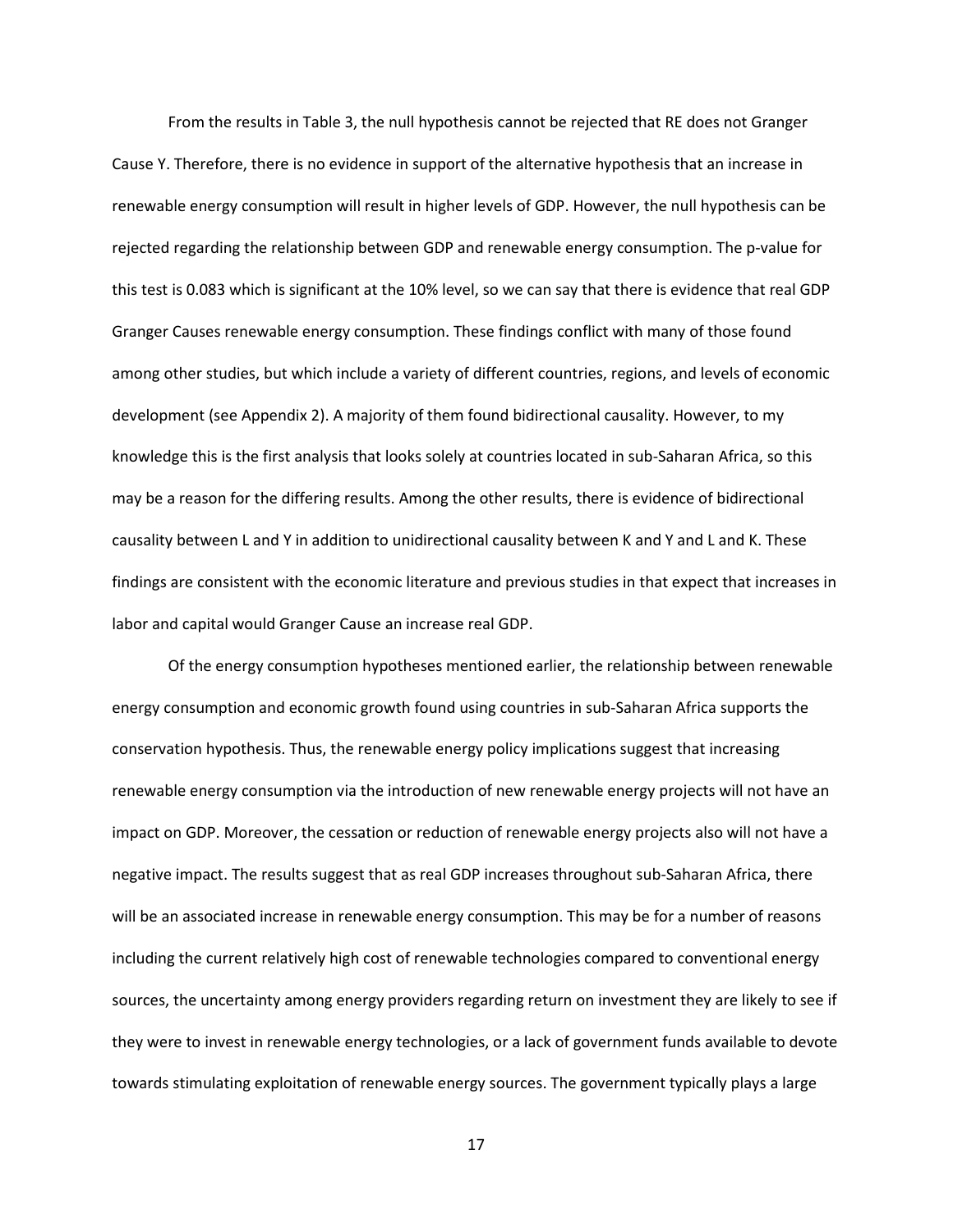role in stimulating investments in new areas through subsidies or production tax credits. However, they may be constrained fiscally to the point where they do not have the money to do so or lack the political capital to remove conventional energy subsidies or implement subsidies for renewable energy technologies to level the playing field.

#### **Conclusion**

This study has helped extend the research surrounding the relationship between renewable energy consumption and economic growth using a panel of 23 countries in sub-Saharan Africa, a region which previously has not been extensively researched. The findings of this study indicate that a long-run equilibrium relationship exists between GDP and the independent variables, renewable energy consumption, gross fixed capital formation, and labor. Moreover, from the results of the FMOLS regression, the long-run relationship indicates that a 1% increase in renewable energy consumption yields an increase of 0.030% in real GDP; a 1% increase in gross fixed capital formation yields an increase of 0.789% in real GDP; and a 1% increase in the labor force yields an increase of 0.405% in real GDP. Finally, the results of the Granger Causality tests support the conservation hypothesis. Specifically, the findings indicate that within this panel of sub-Saharan Africa countries renewable energy consumption does not cause GDP, but GDP does Granger Cause renewable energy consumption.

While renewable energy technologies could help expand energy access across sub-Saharan Africa, the findings of this study suggest that the effects of doing so may not have a significant impact on real GDP. For a number of reasons, expanding renewable energy technologies in sub-Saharan Africa may be a difficult policy objective including uncertainties surrounding the technology's revenues and costs, accessibility of the technology, lack of private sector involvement, or government policy constraints including both fiscal legislative constraints. As renewable energy continues to expand its share within the world's energy portfolio, further analysis in this area will be necessary to determine the positive or negative effects of using renewable energy development as an economic development tool.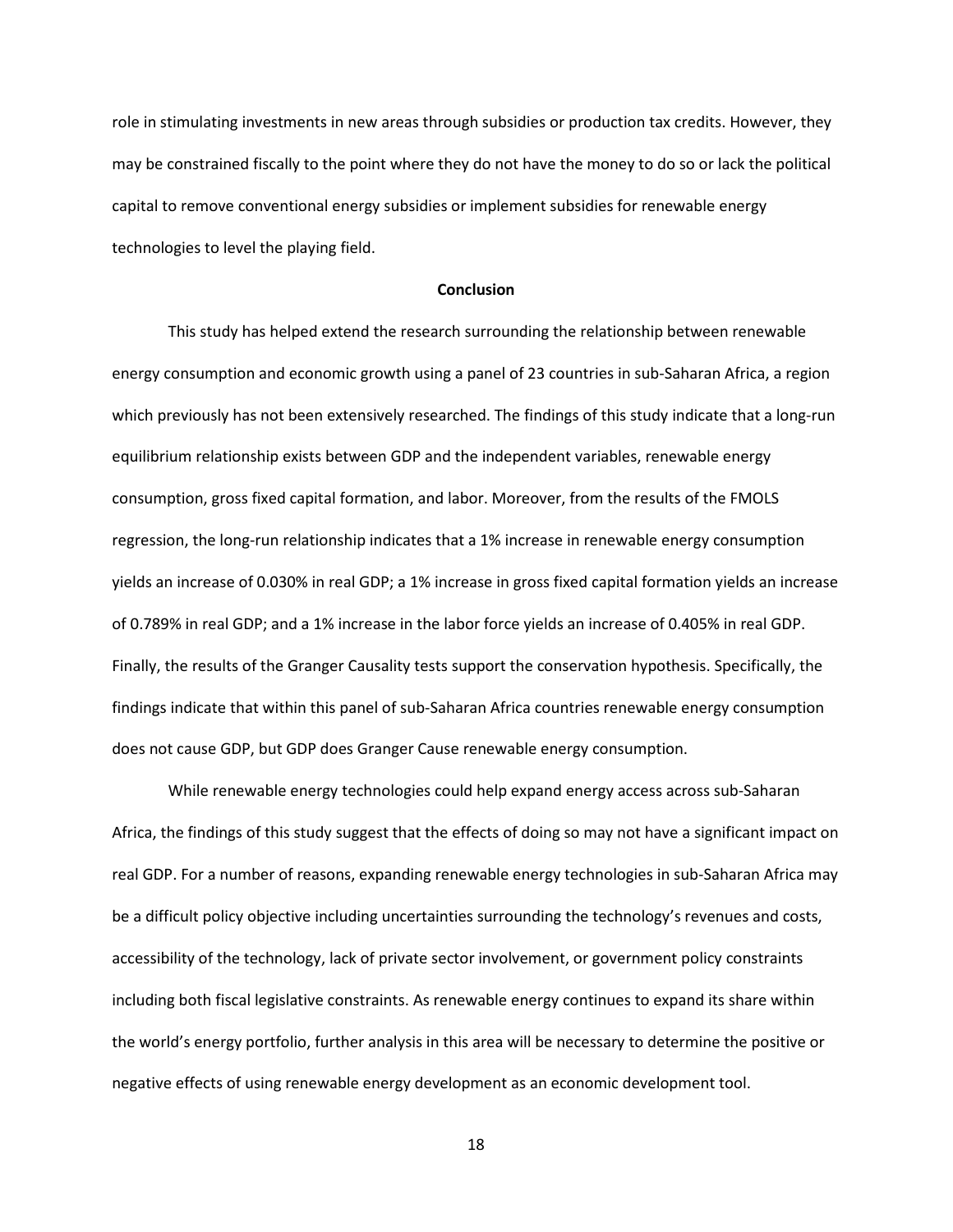# **Appendix 1**

| <b>Authors</b>                        | <b>Period</b> | <b>Countries</b>                                                        | Causality                       |
|---------------------------------------|---------------|-------------------------------------------------------------------------|---------------------------------|
| Lee (2005)                            | 1975-2001     | 18 developing countries                                                 | Energy $\rightarrow$ Growth     |
| Al-Iriani (2006)                      | 1971-2002     | <b>GCC countries</b>                                                    | Growth $\rightarrow$ Energy     |
| Lee and Chang (2007)                  | 1965-2002     | 22 developed countries                                                  | Energy $\leftrightarrow$ Growth |
|                                       | 1971-2002     | 18 developing countries                                                 | Growth $\rightarrow$ Energy     |
| Mahadevan and Asafu-<br>Adjaye (2007) | 1971-2002     | 10 net energy exporters                                                 | Growth $\rightarrow$ Energy     |
|                                       |               | 10 net energy importers                                                 | Energy $\rightarrow$ Growth     |
| Mehrara (2007)                        | 1971-2002     | 11 oil exporting countries                                              | Growth $\rightarrow$ Energy     |
| Huang et al. (2008)                   | 1971-2002     | 26 high income countries                                                | Growth $\rightarrow$ Energy     |
|                                       |               | 15 upper middle income countries                                        | Growth $\rightarrow$ Energy     |
|                                       |               | 22 lower middle income countries                                        | Growth $\rightarrow$ Energy     |
|                                       |               | 19 low income countries                                                 | Energy ~ Growth                 |
| Lee et al. (2008)                     | 1960-2001     | 22 OECD countries                                                       | Energy $\leftrightarrow$ Growth |
| Lee and Chang (2008)                  | 1971-2002     | 16 Asian countries                                                      | Energy $\rightarrow$ Growth     |
| Narayan and Smyth (2008)              | 1972-2002     | G-7 countries                                                           | Energy $\rightarrow$ Growth     |
| Apergis and Payne (2009a)             | 1991-2005     | 11 countries within the<br>Commonwealth of Independent<br><b>States</b> | Energy $\leftrightarrow$ Growth |
| Apergis and Payne (2009b)             | 1980-2004     | 6 Central American countries                                            | Energy $\rightarrow$ Growth     |
| Mishra et al. (2009)                  | 1980-2005     | 9 Pacific Island countries                                              | Energy ↔ Growth                 |
| Sinha (2009)                          | 1975-2003     | 88 countries                                                            | Energy $\leftrightarrow$ Growth |
| Apergis and Payne (2010c)             | 1980-2005     | 9 South American countries                                              | Energy $\rightarrow$ Growth     |
| Costantini and Martini (2010)         | 1960-2005     | 26 OECD countries                                                       | Energy $\leftrightarrow$ Growth |
|                                       | 1970-2005     | 45 non-OECD countries                                                   | Energy $\leftrightarrow$ Growth |
| Lee and Lee (2010)                    | 1978-2004     | 25 OECD countries                                                       | Energy $\leftrightarrow$ Growth |
| Ozturk et al. (2010)                  | 1971-2005     | 13 upper middle income countries                                        | Energy $\leftrightarrow$ Growth |
|                                       |               | 24 lower middle income countries                                        | Energy ↔ Growth                 |
|                                       |               | 14 low income countries                                                 | Growth $\rightarrow$ Energy     |
| Apergis and Payne (2011b)             | 1990-2007     | 80 countries                                                            | Energy $\leftrightarrow$ Growth |
| Belke et al. (2011)                   | 1981-2007     | 25 OECD countries                                                       | Energy $\leftrightarrow$ Growth |
| Kahsai et al. (2011)                  | 1980-2007     | 40 Sub-Saharan African countries                                        | Energy $\leftrightarrow$ Growth |
| Niu et al. (2011)                     | 1971-2005     | 4 developed Asia-Pacific countries                                      | Energy $\leftrightarrow$ Growth |
|                                       |               | 4 developing Asia-Pacific countries                                     | Growth $\rightarrow$ Energy     |

Energy Consumption-Economic Growth Literature Summary

## **Notes:**

 $X \rightarrow Y$  means variable X Granger-causes variable Y.

 $X \sim Y$  means that no Granger-causality exists

*Source: Dobnik, 2011*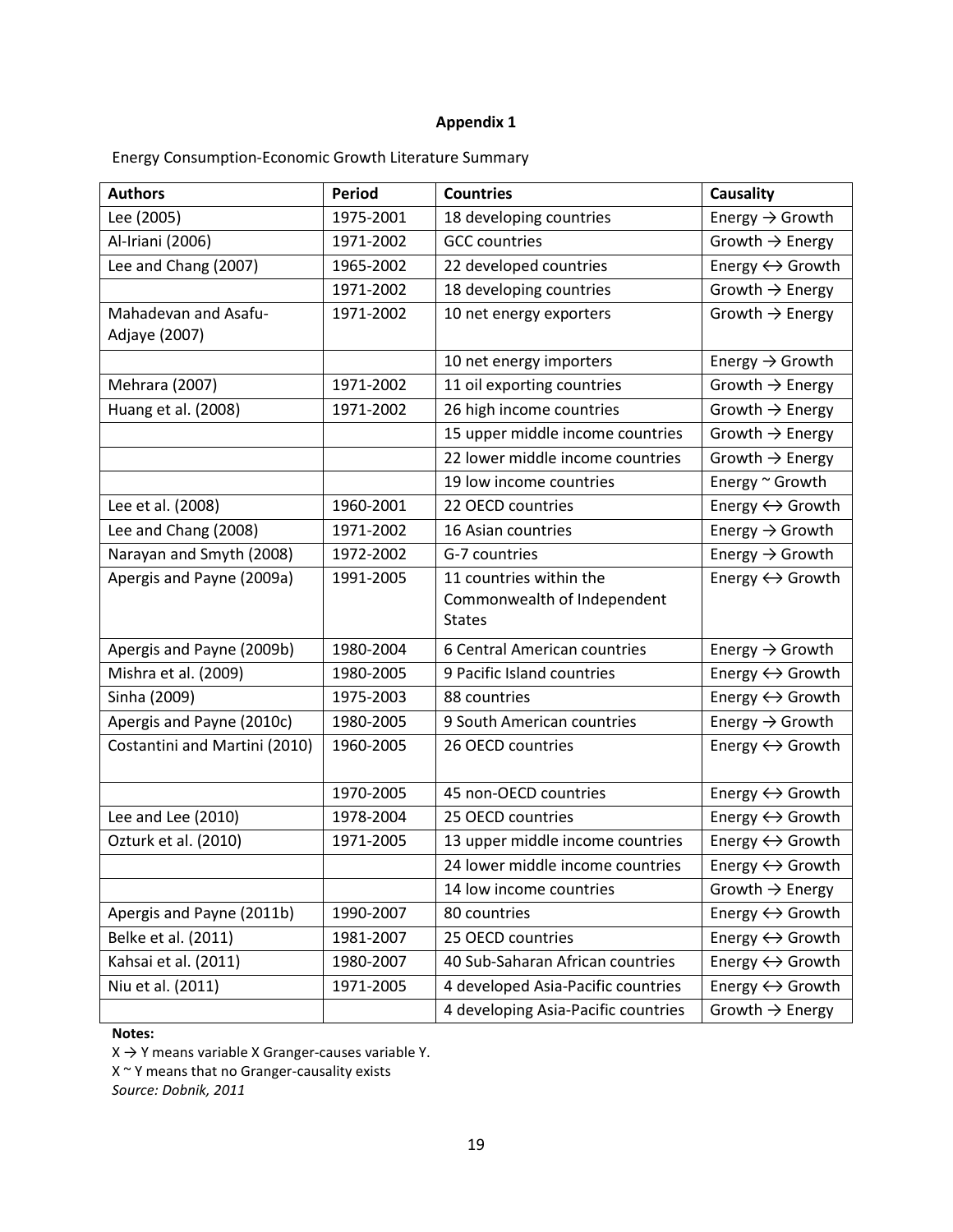## **Appendix 2**

## Renewable Energy Consumption – Economic Growth Literature Summary

| <b>Authors</b>                      | <b>Countries</b>                                                                         | Period      | <b>Causality</b>                                                                                 | <b>Hypothesis Supported</b>                                           |
|-------------------------------------|------------------------------------------------------------------------------------------|-------------|--------------------------------------------------------------------------------------------------|-----------------------------------------------------------------------|
| Apergis and Danuletiu<br>(2014)     | 80 countries in<br>Western Europe, Latin<br>America, European<br>Union, Asia, and Africa | 1990-2012   | $RE \leftrightarrow Y$                                                                           | Feedback hypothesis                                                   |
| Apergis and Payne<br>(2010a)        | Eurasia                                                                                  | 1992-2007   | $RE \leftrightarrow Y$                                                                           | Feedback hypothesis                                                   |
| Apergis and Payne<br>(2010b)        | <b>OECD</b> countries                                                                    | 1985 - 2005 | $RE \leftrightarrow Y$                                                                           | Feedback hypothesis                                                   |
| Apergis and Payne<br>(2010c)        | <b>Central America</b>                                                                   | 1980-2006   | $RE \leftrightarrow Y$                                                                           | Feedback hypothesis                                                   |
| Apergis and Payne<br>(2011a)        | 80 countries                                                                             | 1990-2007   | $RE \leftrightarrow Y$<br>NRE $\leftrightarrow$ Y                                                | Feedback hypothesis                                                   |
| Apergis and Payne<br>(2011b)        | 16 emerging makret<br>economies                                                          | 1990-2007   | $REE \leftrightarrow Y$<br>NREE $\leftrightarrow$ Y                                              | Feedback hypothesis<br>Feedback hypothesis                            |
| Bhattacharya et al.<br>(2015)       | Top 38 renewable<br>energy producing<br>countries                                        | 1991-2012   | 23 countries: $RE \rightarrow Y$<br>4 countries: $Y \rightarrow RE$<br>11 countries: $RE \neq Y$ | Growth hypothesis<br>Conservation hypothesis<br>Neutrality hypothesis |
| Bobinaite et al. (2011)             | Lithuania                                                                                | 1990-2009   | $RE \rightarrow Y$                                                                               | Growth hypothesis<br>(in the short run)                               |
| <b>Bozkurt and Destek</b><br>(2015) | U.S., Germany, Turkey,<br>and Italy                                                      | 1980-2012   | U.S. & Germany: $RE \rightarrow Y$<br>Turkey & Italy: $Y \rightarrow RE$                         | Growth hypothesis<br>Conservation hypothesis                          |
| Ocal and Aslan (2013)               | Turkey                                                                                   |             | $Y \rightarrow RE$                                                                               | Conservation hypothesis                                               |
| Okyay et al. (2014)                 | Europe                                                                                   | 1990-2011   | $NRE \rightarrow Y$                                                                              | Growth hypothesis                                                     |
| <b>Ozturk and Bilgili</b><br>(2015) | Sub-Sahara Africa                                                                        | 1980-2009   | Biomass $\rightarrow$ Y                                                                          | Growth hypothesis                                                     |
| Sadorsky (2009)                     | <b>Emerging market</b><br>economies                                                      | 1994-2003   | $RE \leftrightarrow Y$                                                                           | Feedback hypothesis                                                   |
| Shafiei et al. (2013)               | <b>OECD</b> countries                                                                    | 1980-2011   | $RE \leftrightarrow Y$<br>NRE $\leftrightarrow$ Y                                                | Feedback hypothesis<br>Feedback hypothesis                            |
| Shahbaz et al. (2015)               | Pakistan                                                                                 | 1972-2011   | $RE \leftrightarrow Y$                                                                           | Feedback hypothesis                                                   |
| Yildirim et al. (2012)              | U.S.                                                                                     |             | $RE \neq Y$                                                                                      | Neutrality hypothesis                                                 |

# **Notes**:

-All hypotheses refer to the long-run causality effects unless otherwise specified

-RE stands for renewable energy consumption and NRE stands for non-renewable energy consumption

-REE stands for renewable electricity consumption and NREE stands for non-renewable electricity consumption -Y stands for real GDP

-Biomass stands for consumption of renewable biomass energy sources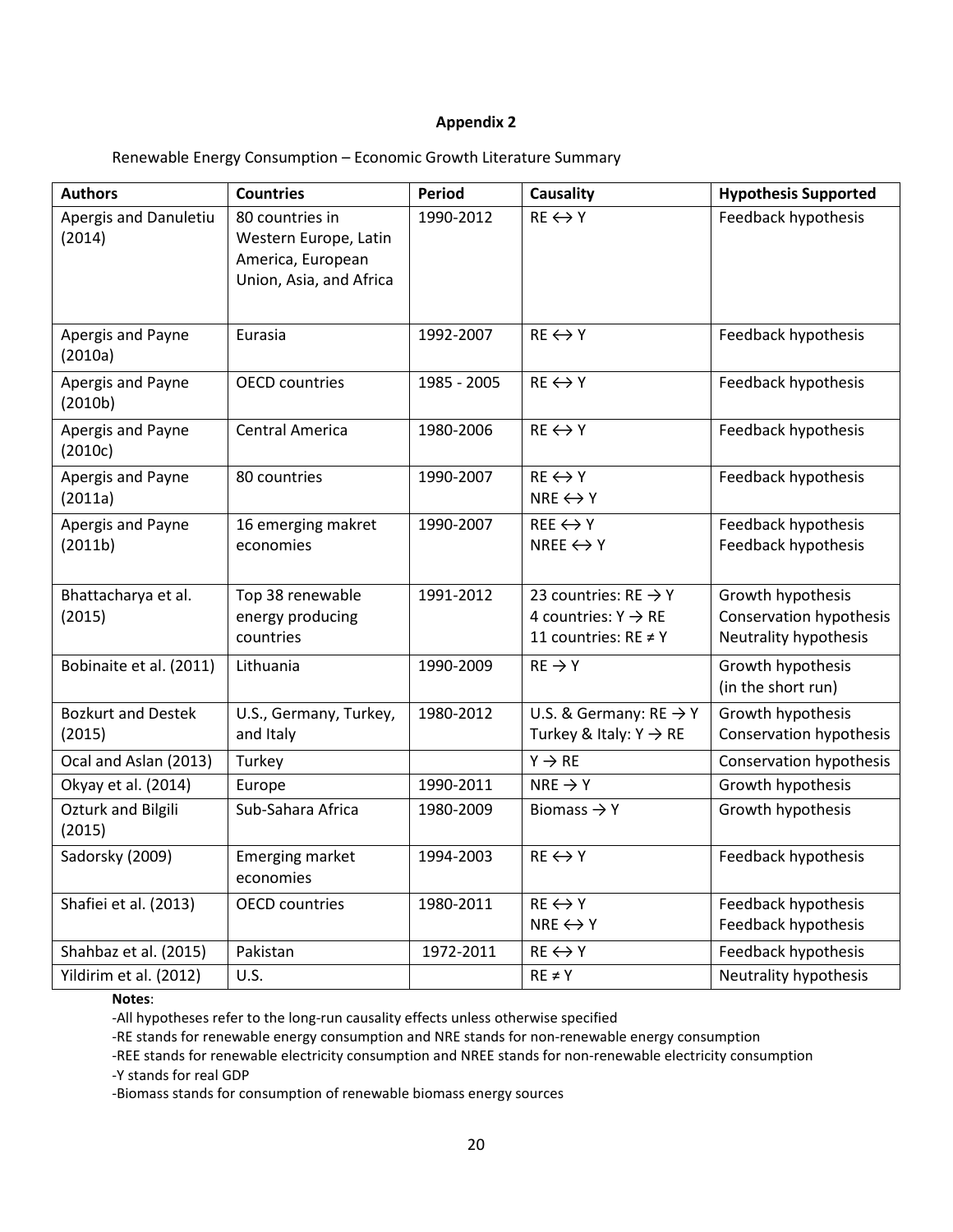#### **References**

- Adusei, A. (2011). Africa, renewable energy and economic development. Retrieved from <http://www.africanexecutive.com/modules/magazine/articles.php?article=6215>
- African Development Bank, Organization for Economic Co-Operation and Development, and United Nations Development Program (2015). African economic outlook: Regional development and spatial inclusion. OECD Publishing, Paris. Retrieved from http://www.oecd.org/dev/africaneconomic-outlook-19991029.htm
- Apergis, N, & Danuletiu, D. (2014). Renewable energy and economic growth: Evidence from the sign of panel long-run causality. *International Journal of Energy Economics and Policy 4*(4), 578-587. Retrieved from http://www.econjournals.com/index.php/ijeep/article/viewFile/879/515
- Apergis, N., & Payne, J. (2011a). Renewable and non-renewable energy consumption-growth nexus: Evidence from a panel error correction model. *Energy Economics, 34*, 733-738. Retrieved from http://www.sciencedirect.com/science/article/pii/S0140988311000909
- Apergis, N., & Payne, J. (2011b). Renewable and non-renewable energy consumption-growth nexus: Evidence from emerging market economics. *Applied Energy, 8*(12), 5226-5230. Retrieved from <http://www.sciencedirect.com/science/article/pii/S0306261911004302>
- Apergis, N., & Payne, J. (2010a). Renewable energy consumption and growth in Eurasia. *Energy Economics, 32*(6), 1392-1397. Retrieved from

<http://www.sciencedirect.com/science/article/pii/S0140988310000976>

Apergis, N., & Payne, J. (2010b). Renewable energy consumption and economic growth: Evidence from a panel of OECD countries. *Energy Policy, 38*(1), 656-660. Retrieved from <http://www.sciencedirect.com/science/article/pii/S0301421509006752>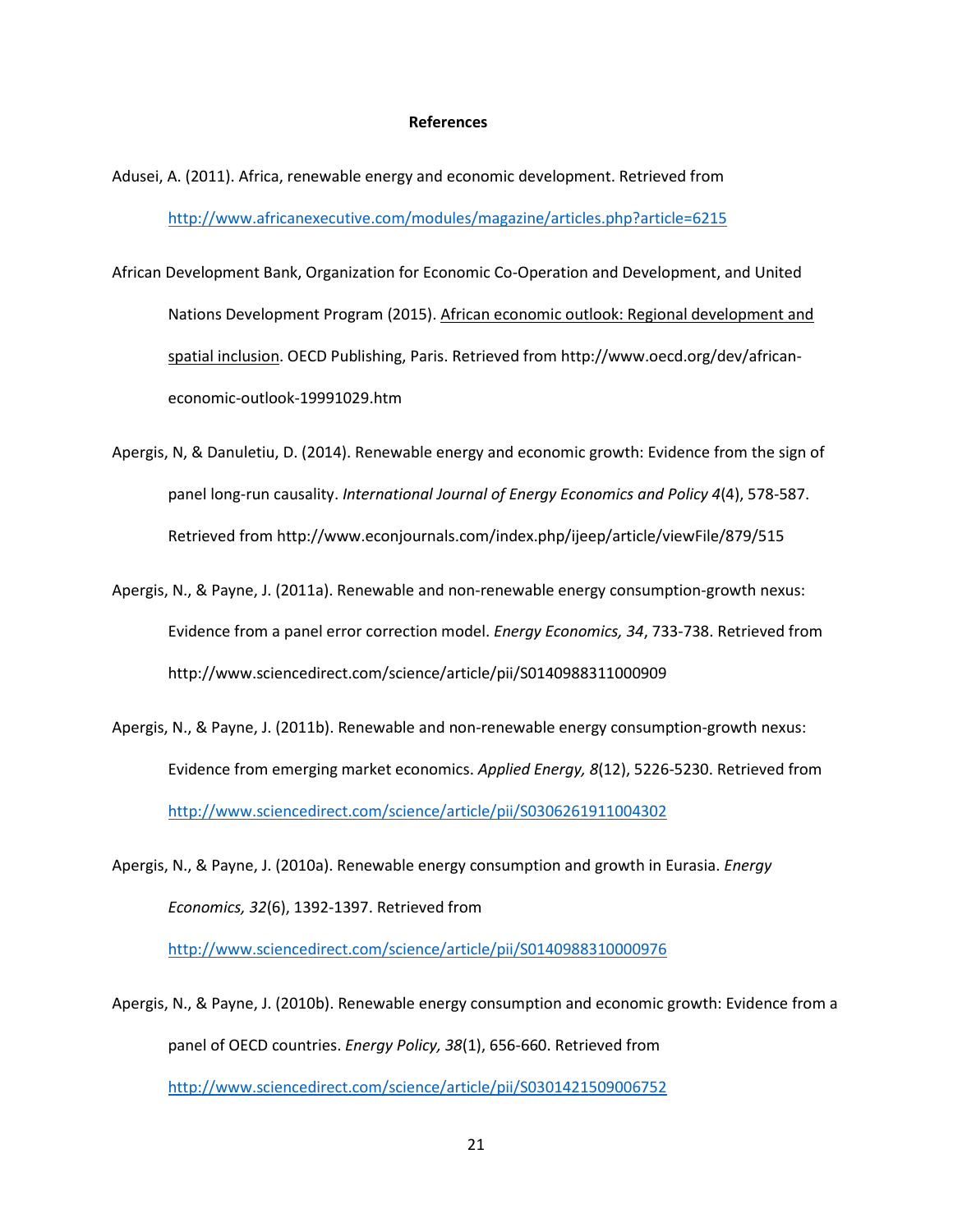Apergis, N., & Payne, J. (2010c). The renewable energy consumption–growth nexus in Central America. *Applied Energy, 88*(1), 343-347. Retrieved from

http://www.sciencedirect.com/science/article/pii/S0306261910002825

- Apergis, N., & Payne, J. (2009). Energy consumption and economic growth in Central America: Evidence from a panel cointegration and error correction model. *Energy Economics, 31*(2), 211-216. Retrieved from http://www.sciencedirect.com/science/article/pii/S0140988308001503
- Bhattacharya, M., Paramati, S., Ozturk, I., & Bhattacharya, S. (2015). The effect of renewable energy consumption on economic growth: Evidence from top 38 countries. *Applied Energy, 162*, 733- 741. Retrieved from<http://www.sciencedirect.com/science/article/pii/S0306261915013318>
- Bobinaite, V., Juozapaviciene, A., & Konstantinaviciute, I. (2011). Assessment of causality relationship between renewable energy consumption and economic growth in Lithuania. *Engineering Economics, 22*(5), 510-518. Retrieved from

http://www.inzeko.ktu.lt/index.php/EE/article/view/969/1060

- Bozkurt, C., & Destek, M. (2015). Renewable energy and sustainable development nexus in selected OECD countries. *International Journal of Energy Economics and Policy, 5*(2), 507-514. Retrieved from<http://econpapers.repec.org/article/ecojourn2/2015-02-15.htm>
- Dobnik, F. (2011). Energy consumption and economic growth revisited: Structural breaks and crosssectional dependence. *Ruhr Economic Papers, 303*. Retrieved from [http://papers.ssrn.com/sol3/papers.cfm?abstract\\_id=1981869](http://papers.ssrn.com/sol3/papers.cfm?abstract_id=1981869)
- Engle, G., & Granger, C. (1987). Co-Integration and error correction: Representation, estimation, and testing. *Econometrica, 55*(2), 251-276. Retrieved from http://www.jstor.org/stable/1913236?seq=1#page\_scan\_tab\_contents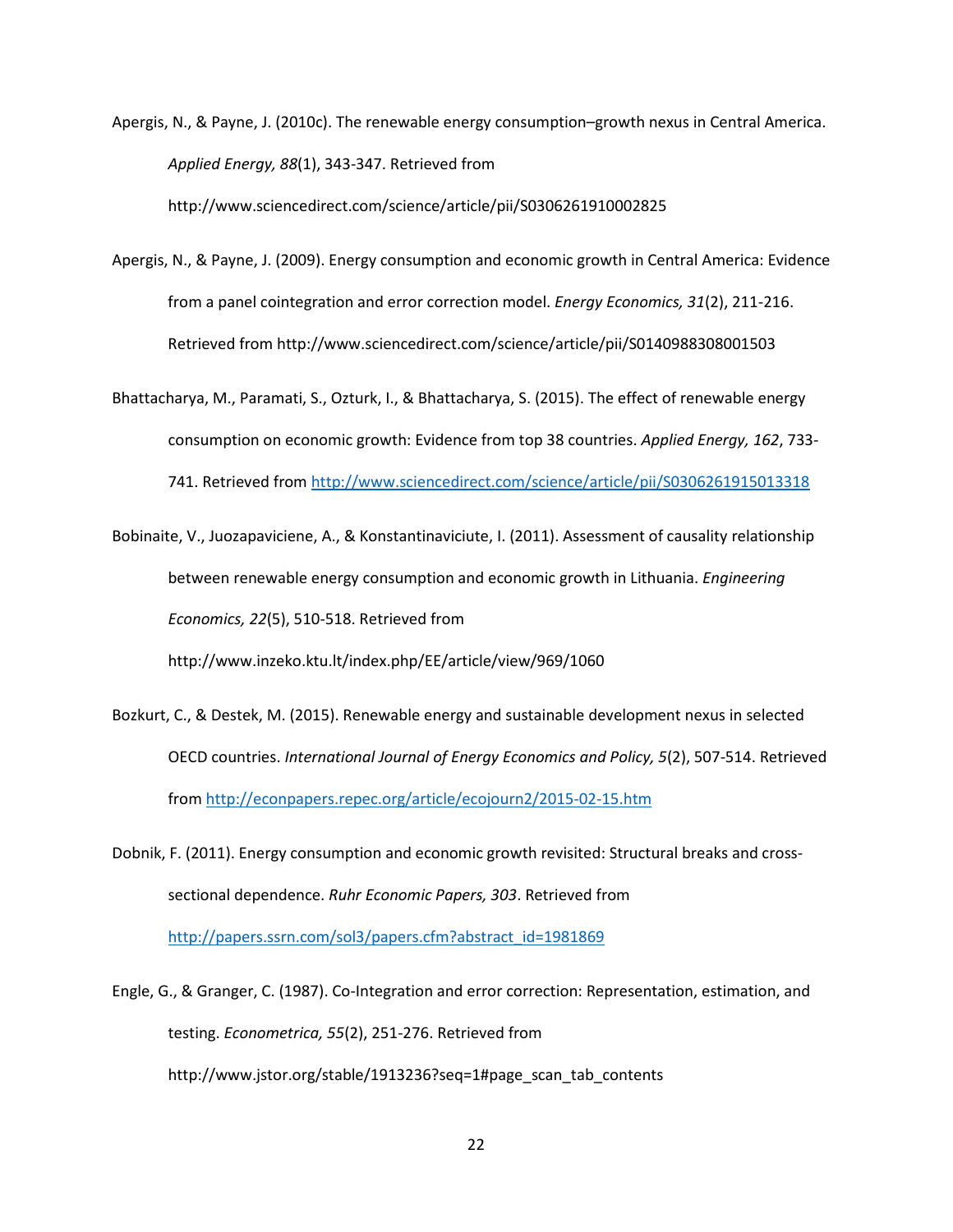International Energy Agency (2014). Africa Energy Outlook: A focus on energy prospects in Sub-Saharan Africa. Retrieved from<http://www.worldenergyoutlook.org/africa/>

International Energy Agency (2015a). WEO 2015 Electricity access database. Retrieved from

<http://www.worldenergyoutlook.org/resources/energydevelopment/energyaccessdatabase/>

International Energy Agency (2015b). Energy and Climate Change. Retrieved from

<http://www.worldenergyoutlook.org/energyclimate/>

- International Renewable Energy Agency. (2015). Africa 2030: Roadmap for a renewable energy future. Retrieved from http://www.irena.org/DocumentDownloads/Publications/IRENA\_Africa\_2030\_REmap\_2015\_lo w-res.pdf
- Lin, H. (2014). Renewable energy consumption and economic growth in nine OECD countries: Bounds test approach and causality analysis. *The Scientific World Journal 2014*. Retrieved from http://www.hindawi.com/journals/tswj/2014/919167/
- Nielsen, H. (2005). Non-Stationary time series, cointegration and spurious regression. Retrieved from http://www.econ.ku.dk/metrics/econometrics2\_05\_ii/slides/10\_cointegration\_2pp.pdf
- Ocal, O., Aslan, A. (2013). Renewable energy consumption-economic growth nexus in Turkey. *Renewable and Sustainable Energy Reviews, 28*, 494-499. Retrieved from http://www.sciencedirect.com/science/article/pii/S1364032113005765
- Ozturk, I., & Bilgili, F. (2015). Economic growth and biomass consumption nexus: Dynamic panel analysis for Sub-Sahara African countries. *Applied Energy, 137,* 110-116. Retrieved from http://www.sciencedirect.com/science/article/pii/S0306261914010587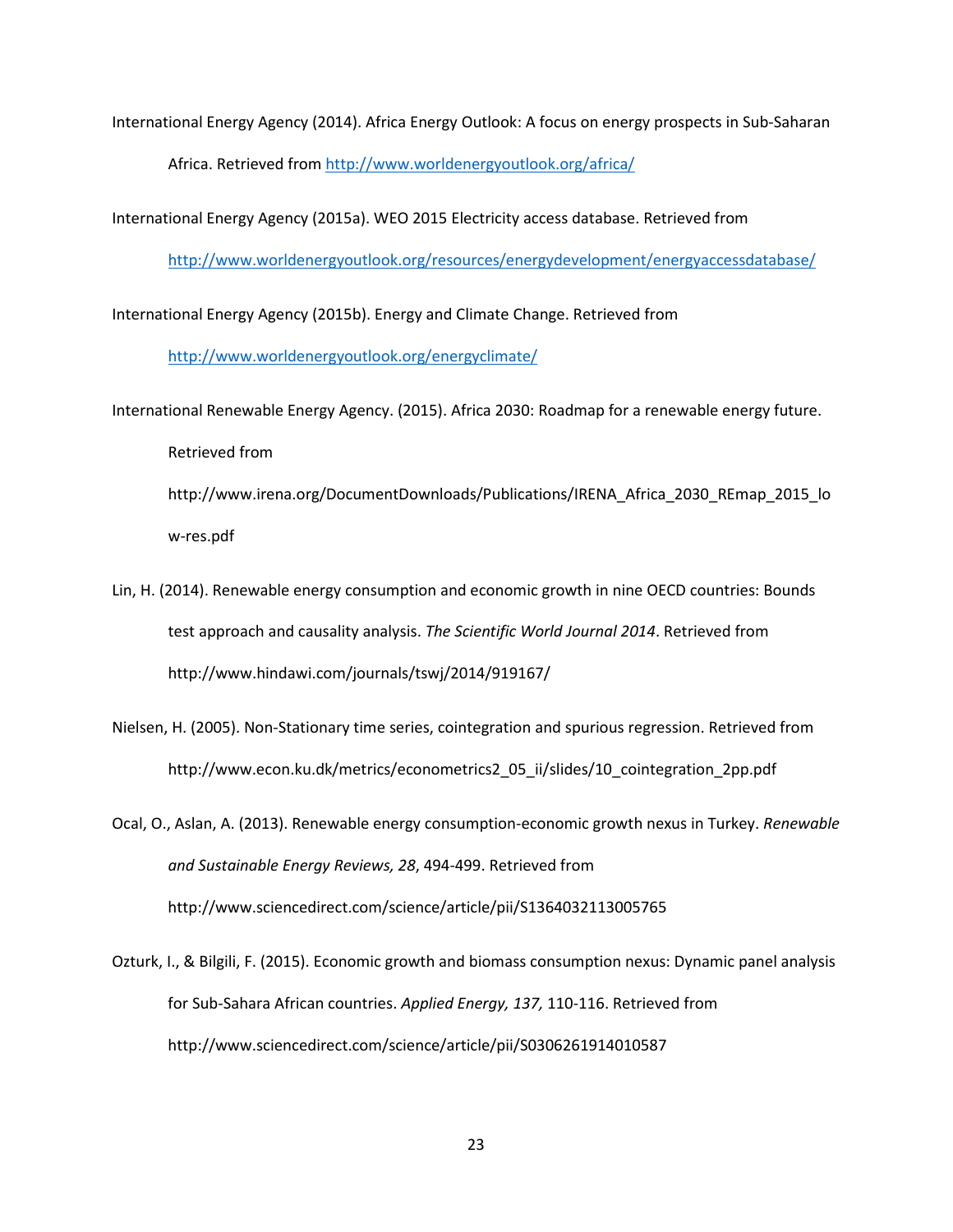Okyay, U., Ebru, A., & Fatih, Y. (2014). Energy consumption and economic growth nexus: Evidence from developed countries in Europe. *International Journal of Energy Economics and Policy, 4*(3), 411- 419. Retrieved from http://www.econjournals.com/index.php/ijeep/article/view/848

Payne, J. (2010). Survey of the international evidence on the causal relationship between energy consumption and growth. *Journal of Economic Studies, 37*(1), 53-95. Retrieved from http://www.emeraldinsight.com/journals.htm?issn=0144- 3585&volume=37&issue=1&articleid=1834309&show=html

Renewable Energy Policy Network for the 21st Century. (2015). Renewables 2015 global status report. Retrieved from http://www.ren21.net/wp-content/uploads/2015/07/REN12- GSR2015\_Onlinebook\_low1.pdf

Sadorsky, P. (2009). Renewable energy consumption and income in emerging economies. *Energy Policy, 37*(10), 4021-4028. Retrieved from

http://www.sciencedirect.com/science/article/pii/S0301421509003176

Shahbaz, M., Loganathan, N., Zeshari, M., & Zaman, K. (2015). Does renewable energy consumption add in economic growth? An application of auto-regressive distributed lag model in Pakistan. *Renewable and Sustainable Energy Reviews, 44*, 576-585. Retrieved from http://www.sciencedirect.com/science/article/pii/S1364032115000271

Shafiei, S., Salim, R., & Cabalu, H. (2013). The nexus between energy consumption and economic growth in OECD countries: A decomposition analysis. Australian Conference of Economists. Retrieved from http://www.murdoch.edu.au/School-of-Management-and-Governance/\_document/Australian-Conference-of-Economists/The-nexus-between-energyconsumption-and-economic-growth.pdf